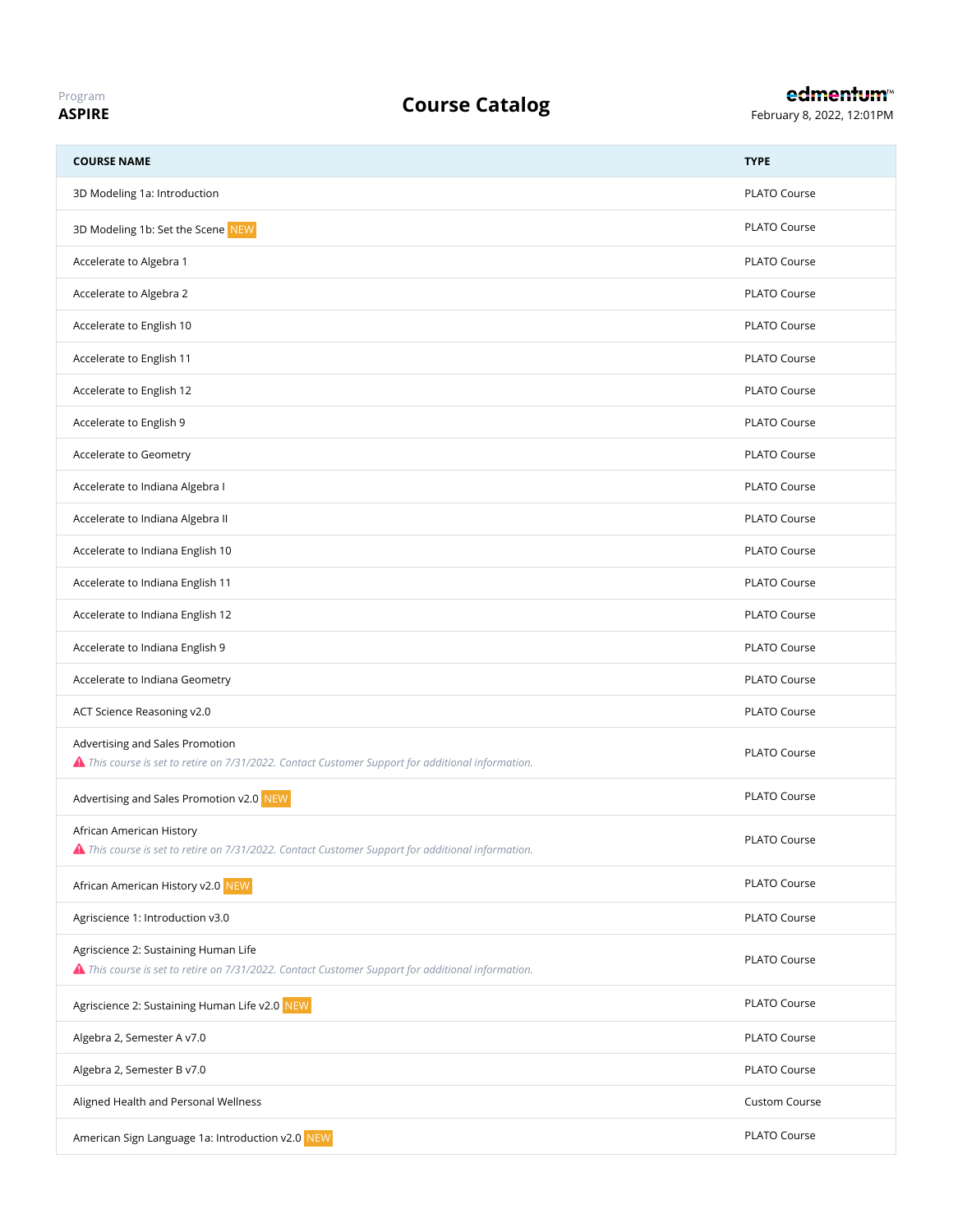| American Sign Language 1b: Learn to Sign v2.0 NEW                                                                                                        | PLATO Course |
|----------------------------------------------------------------------------------------------------------------------------------------------------------|--------------|
| American Sign Language 2a: Communicating v2.0 NEW                                                                                                        | PLATO Course |
| American Sign Language 2b: Advancing Communication Skills v2.0 NEW                                                                                       | PLATO Course |
| American Sign Language 3a: Community and Culture                                                                                                         | PLATO Course |
| American Sign Language 3b: Conversations and Culture                                                                                                     | PLATO Course |
| Animation 1a: Introduction                                                                                                                               | PLATO Course |
| Animation 1b: Animating Your Creativity                                                                                                                  | PLATO Course |
| Anthropology 1: Uncovering Human Mysteries v2.0                                                                                                          | PLATO Course |
| Anthropology 2: More Human Mysteries Uncovered v2.0<br>▲ This course is set to retire on 7/31/2022. Contact Customer Support for additional information. | PLATO Course |
| Anthropology 2: More Human Mysteries Uncovered v3.0 NEW                                                                                                  | PLATO Course |
| Archaeology: Detectives of the Past v2.0                                                                                                                 | PLATO Course |
| Art in World Cultures v2.0                                                                                                                               | PLATO Course |
| Astronomy 1a: Introduction                                                                                                                               | PLATO Course |
| Astronomy 1b: Exploring the Universe v2.0                                                                                                                | PLATO Course |
| ASVAB Mathematics v3.0                                                                                                                                   | PLATO Course |
| ASVAB Technology and General Science, Part 1 v2.0                                                                                                        | PLATO Course |
| ASVAB Technology and General Science, Part 2 v2.0                                                                                                        | PLATO Course |
| ASVAB Word Knowledge and Paragraph Comprehension v2.0                                                                                                    | PLATO Course |
| Biotechnology 1a: Introduction<br>▲ This course is set to retire on 7/31/2022. Contact Customer Support for additional information.                      | PLATO Course |
| Biotechnology 1a: Introduction v2.0 NEW                                                                                                                  | PLATO Course |
| Biotechnology 1b: Unlocking Nature's Secrets v2.0<br>▲ This course is set to retire on 7/31/2022. Contact Customer Support for additional information.   | PLATO Course |
| Biotechnology 1b: Unlocking Nature's Secrets v3.0 NEW                                                                                                    | PLATO Course |
| Careers in Criminal Justice 1a: Introduction v2.0                                                                                                        | PLATO Course |
| Careers in Criminal Justice 1b: Finding Your Specialty                                                                                                   | PLATO Course |
| Civics v3.0<br>▲ This course is set to retire on 7/31/2022. Contact Customer Support for additional information.                                         | PLATO Course |
| Civics v4.0 NEW                                                                                                                                          | PLATO Course |
| Coding 1a: Introduction to Programming                                                                                                                   | PLATO Course |
| Coding 1b: Programming                                                                                                                                   | PLATO Course |
| Computing for College and Careers 1a: Introduction NEW                                                                                                   | PLATO Course |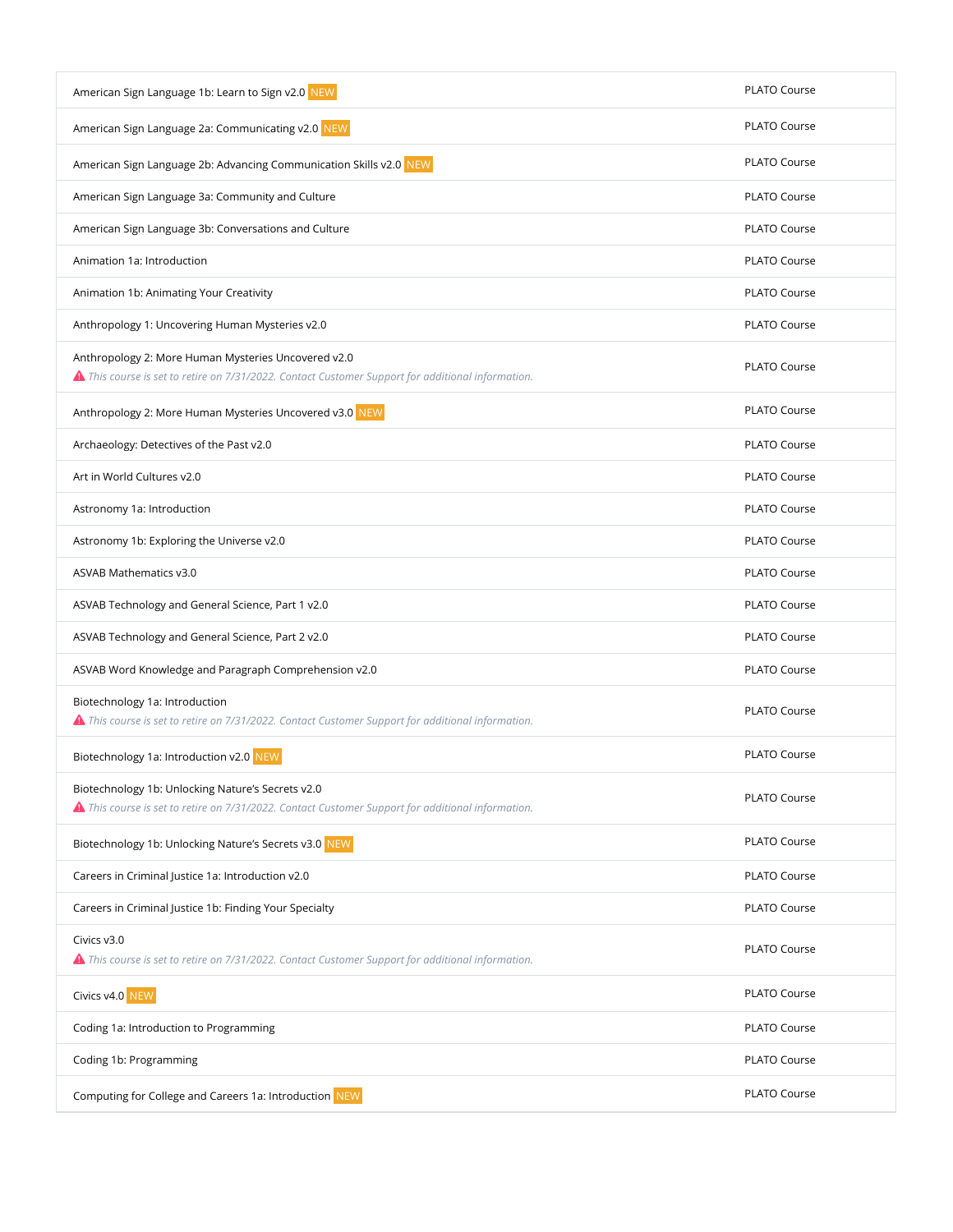| Concepts of Engineering and Technology<br>▲ This course is set to retire on 7/31/2022. Contact Customer Support for additional information.                          | PLATO Course        |
|----------------------------------------------------------------------------------------------------------------------------------------------------------------------|---------------------|
| Concepts of Engineering and Technology v2.0 NEW                                                                                                                      | <b>PLATO Course</b> |
| Cosmetology 1: Cutting Edge Styles v2.0<br>A This course is set to retire on 7/31/2022. Contact Customer Support for additional information.                         | <b>PLATO Course</b> |
| Cosmetology 1: Cutting Edge Styles v3.0 NEW                                                                                                                          | <b>PLATO Course</b> |
| Cosmetology 2: The Business of Skin and Nail Care<br>A This course is set to retire on 7/31/2022. Contact Customer Support for additional information.               | <b>PLATO Course</b> |
| Cosmetology 2: The Business of Skin and Nail Care v2.0 NEW                                                                                                           | PLATO Course        |
| Cosmetology 3a: Introduction to Hair Skills<br>▲ This course is set to retire on 7/31/2022. Contact Customer Support for additional information.                     | PLATO Course        |
| Cosmetology 3a: Introduction to Hair Skills v2.0 NEW                                                                                                                 | PLATO Course        |
| Cosmetology 3b: Waving, Coloring, and Advancing Hair Skills<br>A This course is set to retire on 7/31/2022. Contact Customer Support for additional information.     | PLATO Course        |
| Cosmetology 3b: Waving, Coloring, and Advancing Hair Skills v2.0 NEW                                                                                                 | PLATO Course        |
| <b>Creative Writing</b>                                                                                                                                              | PLATO Course        |
| Creative Writing: Unleashing the Core of Your Imagination<br>A This course is set to retire on 7/31/2022. Contact Customer Support for additional information.       | PLATO Course        |
| Creative Writing: Unleashing the Core of Your Imagination v2.0 NEW                                                                                                   | PLATO Course        |
| Criminology: Inside the Criminal Mind v2.0                                                                                                                           | <b>PLATO Course</b> |
| Culinary Arts 1a: Introduction v2.0                                                                                                                                  | PLATO Course        |
| Culinary Arts 1b: Finding Your Palate                                                                                                                                | PLATO Course        |
| Culinary Arts 2: Baking, Pastry, and More!<br>▲ This course is set to retire on 7/31/2022. Contact Customer Support for additional information.                      | <b>PLATO Course</b> |
| Culinary Arts 2: Baking, Pastry, and More! v2.0 NEW                                                                                                                  | PLATO Course        |
| Cybersecurity 1a: Foundations                                                                                                                                        | PLATO Course        |
| Cybersecurity 1b: Defense Against Threats                                                                                                                            | PLATO Course        |
| Digital Photography 1a: Introduction                                                                                                                                 | PLATO Course        |
| Digital Photography 1b: Creating Images with Impact! v2.0                                                                                                            | PLATO Course        |
| Digital Photography 2: Discovering Your Creative Potential v2.0<br>▲ This course is set to retire on 7/31/2022. Contact Customer Support for additional information. | PLATO Course        |
| Digital Photography 2: Discovering Your Creative Potential v3.0 NEW                                                                                                  | PLATO Course        |
| Early Childhood Education 1a: Introduction v2.0                                                                                                                      | PLATO Course        |
| Early Childhood Education 1b: Developing Early Learners                                                                                                              | PLATO Course        |
| Ed American Sign Language 1, Semester A<br>A This course is set to retire on 7/31/2022. Contact Customer Support for additional information.                         | PLATO Course        |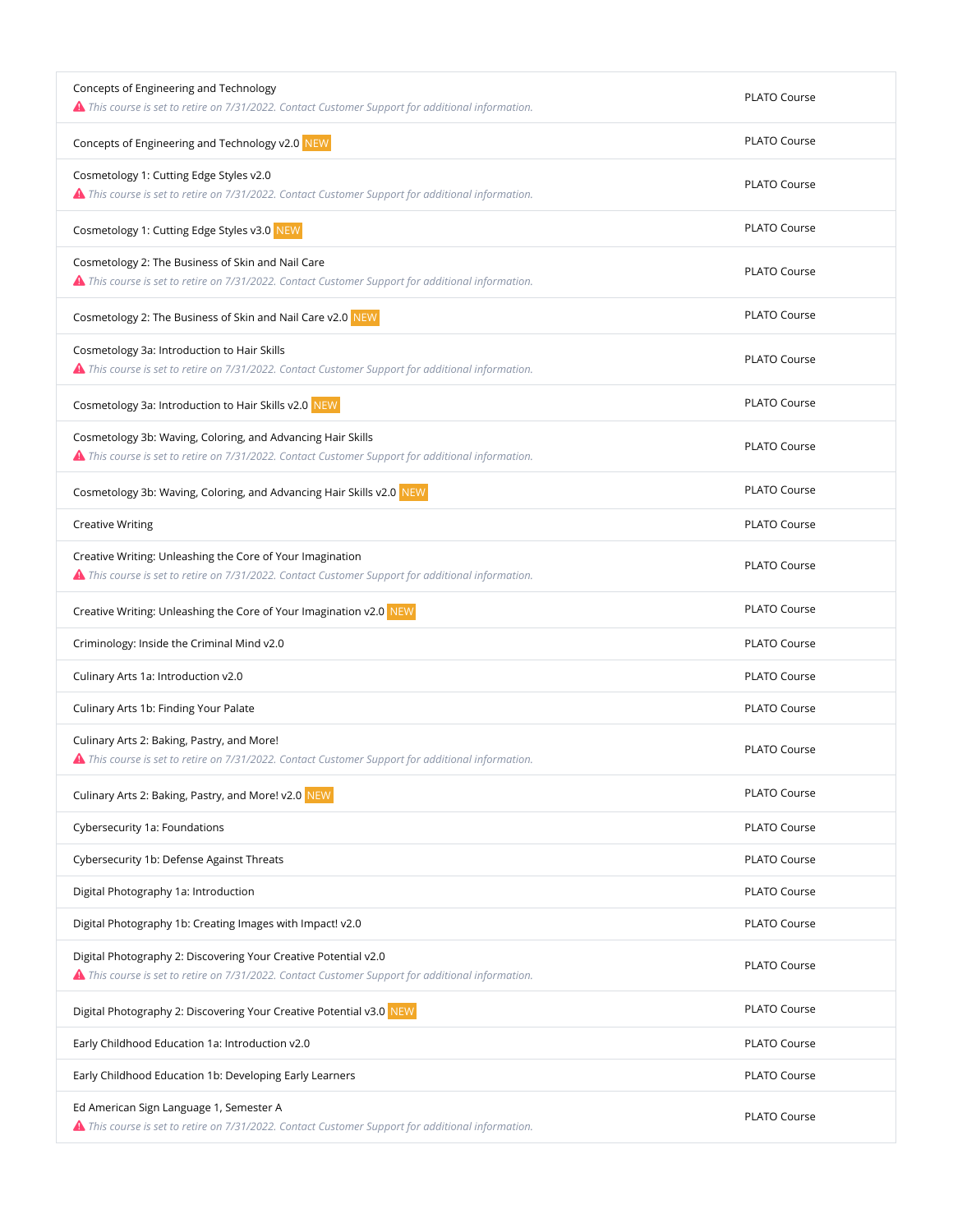| Ed American Sign Language 1, Semester B<br>▲ This course is set to retire on 7/31/2022. Contact Customer Support for additional information.                | <b>PLATO Course</b> |
|-------------------------------------------------------------------------------------------------------------------------------------------------------------|---------------------|
| Ed American Sign Language 2, Semester A<br>▲ This course is set to retire on 7/31/2022. Contact Customer Support for additional information.                | <b>PLATO Course</b> |
| Ed American Sign Language 2, Semester B<br>▲ This course is set to retire on 7/31/2022. Contact Customer Support for additional information.                | <b>PLATO Course</b> |
| Ed Learning in a Digital World: Strategies for Success<br>▲ This course is set to retire on 7/31/2022. Contact Customer Support for additional information. | PLATO Course        |
| Ed Middle School 2D Studio Art<br>▲ This course is set to retire on 7/31/2022. Contact Customer Support for additional information.                         | PLATO Course        |
| Ed Middle School Digital Art and Design<br>▲ This course is set to retire on 7/31/2022. Contact Customer Support for additional information.                | <b>PLATO Course</b> |
| Ed Middle School Exploring Music<br>▲ This course is set to retire on 7/31/2022. Contact Customer Support for additional information.                       | PLATO Course        |
| <b>Edmentum Student Activity Log</b>                                                                                                                        | <b>PLATO Course</b> |
| <b>Edmentum Student Orientation</b>                                                                                                                         | PLATO Course        |
| English 10, Semester A v6.0                                                                                                                                 | <b>PLATO Course</b> |
| English 10, Semester B v6.0                                                                                                                                 | PLATO Course        |
| English 9, Semester A v7.0                                                                                                                                  | <b>PLATO Course</b> |
| English 9, Semester B v7.0 NEW                                                                                                                              | <b>PLATO Course</b> |
| Entrepreneurship 1a: Introduction v2.0                                                                                                                      | PLATO Course        |
| Entrepreneurship 1b: Make Your Idea a Reality                                                                                                               | PLATO Course        |
| Fashion Design v2.0                                                                                                                                         | PLATO Course        |
| Forensic Science 1: Secrets of the Dead v2.0                                                                                                                | <b>PLATO Course</b> |
| Forensic Science 2: More Secrets of the Dead v2.0<br>▲ This course is set to retire on 7/31/2022. Contact Customer Support for additional information.      | PLATO Course        |
| Forensic Science 2: More Secrets of the Dead v3.0 NEW                                                                                                       | PLATO Course        |
| Forensics: The Science of Crime<br>▲ This course is set to retire on 7/31/2022. Contact Customer Support for additional information.                        | PLATO Course        |
| Forensics: The Science of Crime v2.0 NEW                                                                                                                    | <b>PLATO Course</b> |
| Forestry and Natural Resources<br>▲ This course is set to retire on 7/31/2022. Contact Customer Support for additional information.                         | PLATO Course        |
| Forestry and Natural Resources v2.0 NEW                                                                                                                     | PLATO Course        |
| Geometry, Semester A v6.0                                                                                                                                   | PLATO Course        |
| Geometry, Semester B v6.0 NEW                                                                                                                               | PLATO Course        |
| Gothic Literature: Monster Stories v3.0                                                                                                                     | PLATO Course        |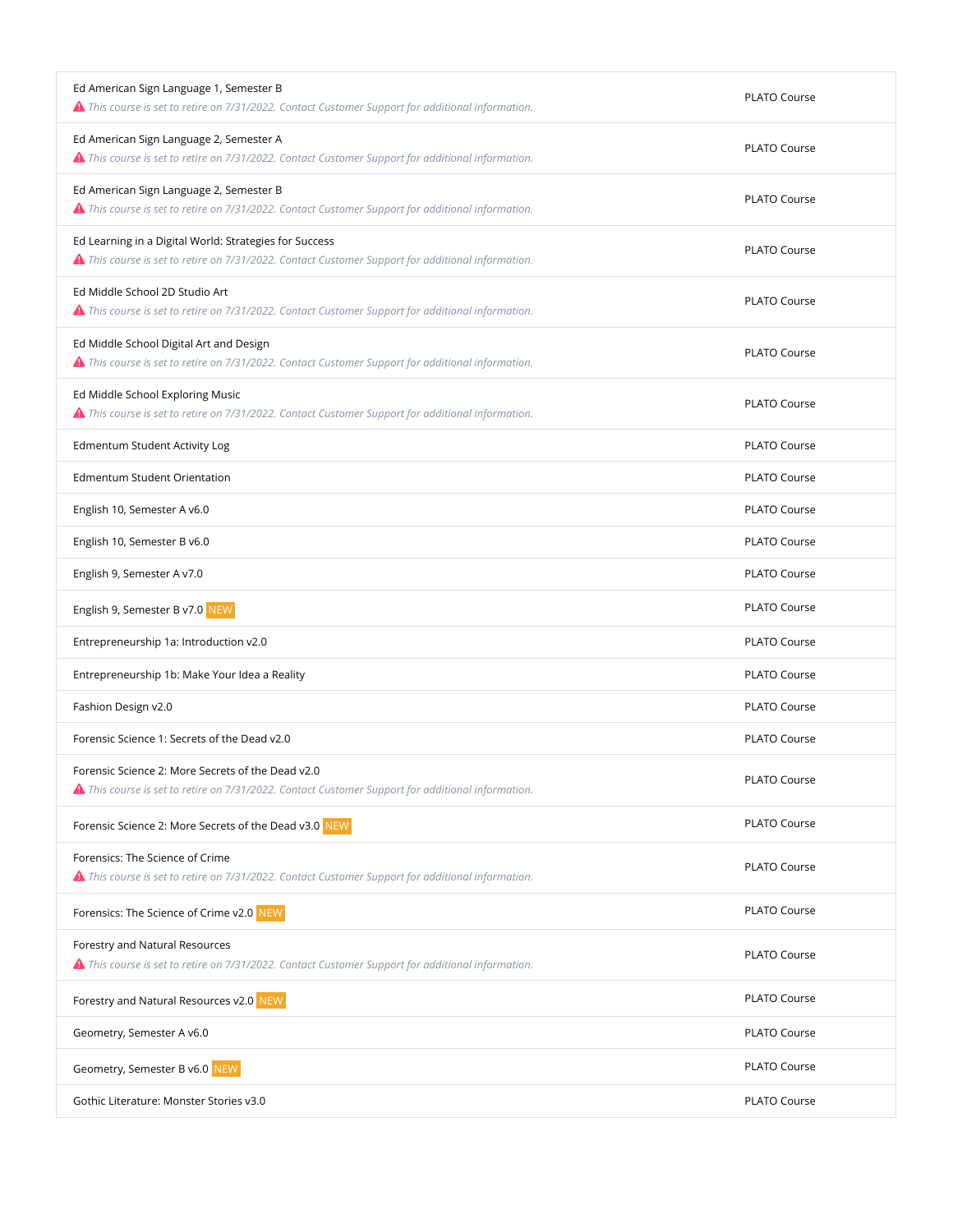| Great Minds in Science: Ideas for a New Generation v2.0<br>▲ This course is set to retire on 7/31/2022. Contact Customer Support for additional information.     | <b>PLATO Course</b> |
|------------------------------------------------------------------------------------------------------------------------------------------------------------------|---------------------|
| Great Minds in Science: Ideas for a New Generation v3.0 NEW                                                                                                      | <b>PLATO Course</b> |
| Health Science 1: The Whole Individual                                                                                                                           | PLATO Course        |
| Health Science 2: Patient Care and Medical Services<br>▲ This course is set to retire on 7/31/2022. Contact Customer Support for additional information.         | PLATO Course        |
| Health Science 2: Patient Care and Medical Services v2.0 NEW                                                                                                     | PLATO Course        |
| Health Science: Nursing v2.0                                                                                                                                     | PLATO Course        |
| Health Science: Public Health y2.0                                                                                                                               | PLATO Course        |
| High School Career Discovery                                                                                                                                     | PLATO Course        |
| HiSET Preparation - Science, Part 1 v2.0                                                                                                                         | PLATO Course        |
| HiSET Preparation - Science, Part 2 v2.0                                                                                                                         | <b>PLATO Course</b> |
| HiSET Preparation - Social Studies, Part 1 v2.0                                                                                                                  | <b>PLATO Course</b> |
| HiSET Preparation - Social Studies, Part 2 v2.0                                                                                                                  | PLATO Course        |
| History of the Holocaust v2.0                                                                                                                                    | PLATO Course        |
| Hospitality and Tourism 1: Traveling the Globe v2.0                                                                                                              | PLATO Course        |
| Hospitality and Tourism 2a: Hotel and Restaurant Management<br>▲ This course is set to retire on 7/31/2022. Contact Customer Support for additional information. | PLATO Course        |
| Hospitality and Tourism 2a: Hotel and Restaurant Management v2.0 NEW                                                                                             | PLATO Course        |
| Hospitality and Tourism 2b: Hotel and Restaurant Management<br>▲ This course is set to retire on 7/31/2022. Contact Customer Support for additional information. | <b>PLATO Course</b> |
| Hospitality and Tourism 2b: Hotel and Restaurant Management v2.0 NEW                                                                                             | <b>PLATO Course</b> |
| Human and Social Services 1 v2.0 NEW                                                                                                                             | PLATO Course        |
| Human and Social Services 1: Introduction<br>▲ This course is set to retire on 7/31/2022. Contact Customer Support for additional information.                   | PLATO Course        |
| Human Geography: Our Global Identity v2.0                                                                                                                        | PLATO Course        |
| Indiana Algebra II, Semester A                                                                                                                                   | PLATO Course        |
| Indiana Algebra II, Semester B                                                                                                                                   | PLATO Course        |
| Indiana English 10, Semester A                                                                                                                                   | PLATO Course        |
| Indiana English 10, Semester B                                                                                                                                   | PLATO Course        |
| Indiana English 11, Semester A                                                                                                                                   | PLATO Course        |
| Indiana English 11, Semester B                                                                                                                                   | PLATO Course        |
| Indiana English 12, Semester A                                                                                                                                   | PLATO Course        |
| Indiana English 12, Semester B                                                                                                                                   | PLATO Course        |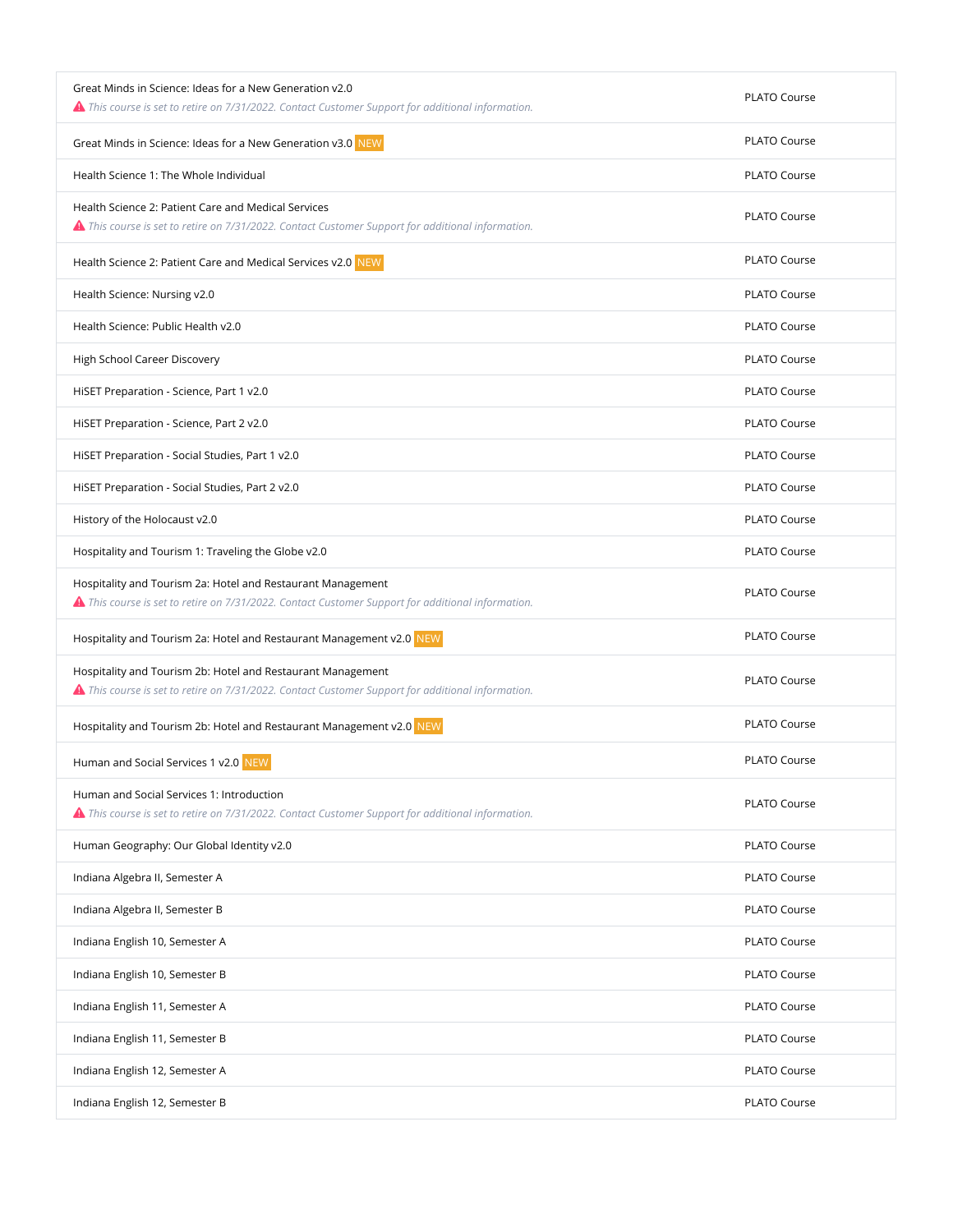| Indiana Geometry, Semester A<br>▲ This course is set to retire on 7/31/2022. Contact Customer Support for additional information.                                     | <b>PLATO Course</b> |
|-----------------------------------------------------------------------------------------------------------------------------------------------------------------------|---------------------|
| Indiana Geometry, Semester A v2.0 NEW                                                                                                                                 | <b>PLATO Course</b> |
| Indiana Geometry, Semester B<br>▲ This course is set to retire on 7/31/2022. Contact Customer Support for additional information.                                     | PLATO Course        |
| Indiana Geometry, Semester B v2.0 NEW                                                                                                                                 | <b>PLATO Course</b> |
| Indiana United States History, Semester A                                                                                                                             | PLATO Course        |
| Indiana United States History, Semester B NEW                                                                                                                         | PLATO Course        |
| <b>Interior Design</b>                                                                                                                                                | PLATO Course        |
| International Business: Global Commerce in the 21st Century v2.0<br>▲ This course is set to retire on 7/31/2022. Contact Customer Support for additional information. | <b>PLATO Course</b> |
| International Business: Global Commerce in the 21st Century v3.0 NEW                                                                                                  | <b>PLATO Course</b> |
| Journalism 1a: Introduction<br>A This course is set to retire on 7/31/2022. Contact Customer Support for additional information.                                      | <b>PLATO Course</b> |
| Journalism 1a: Introduction v2.0 NEW                                                                                                                                  | <b>PLATO Course</b> |
| Journalism 1b: Investigating the Truth<br>▲ This course is set to retire on 7/31/2022. Contact Customer Support for additional information.                           | PLATO Course        |
| Journalism 1b: Investigating the Truth v2.0 NEW                                                                                                                       | PLATO Course        |
| Law and Order: Introduction to Legal Studies v2.0                                                                                                                     | <b>PLATO Course</b> |
| Learning in a Digital World: Digital Citizenship v2.0 NEW                                                                                                             | PLATO Course        |
| Life Skills: Navigating Adulthood                                                                                                                                     | PLATO Course        |
| Manufacturing: Product Design and Innovation v2.0<br>A This course is set to retire on 7/31/2022. Contact Customer Support for additional information.                | <b>PLATO Course</b> |
| Manufacturing: Product Design and Innovation v3.0 NEW                                                                                                                 | PLATO Course        |
| Marine Science: Secrets of the Blue<br>A This course is set to retire on 7/31/2022. Contact Customer Support for additional information.                              | PLATO Course        |
| Marine Science: Secrets of the Blue v2.0 NEW                                                                                                                          | PLATO Course        |
| Middle School 2D Studio Art v2.0 NEW                                                                                                                                  | PLATO Course        |
| Middle School Career Exploration 1 v2.0                                                                                                                               |                     |
|                                                                                                                                                                       | PLATO Course        |
| Middle School Career Exploration 2<br>A This course is set to retire on 7/31/2022. Contact Customer Support for additional information.                               | PLATO Course        |
| Middle School Career Exploration 2 v2.0 NEW                                                                                                                           | PLATO Course        |
| Middle School Coding 1a: Introduction v2.0                                                                                                                            | PLATO Course        |
| Middle School Coding 1b: Learning Python and Javascript v2.0                                                                                                          | PLATO Course        |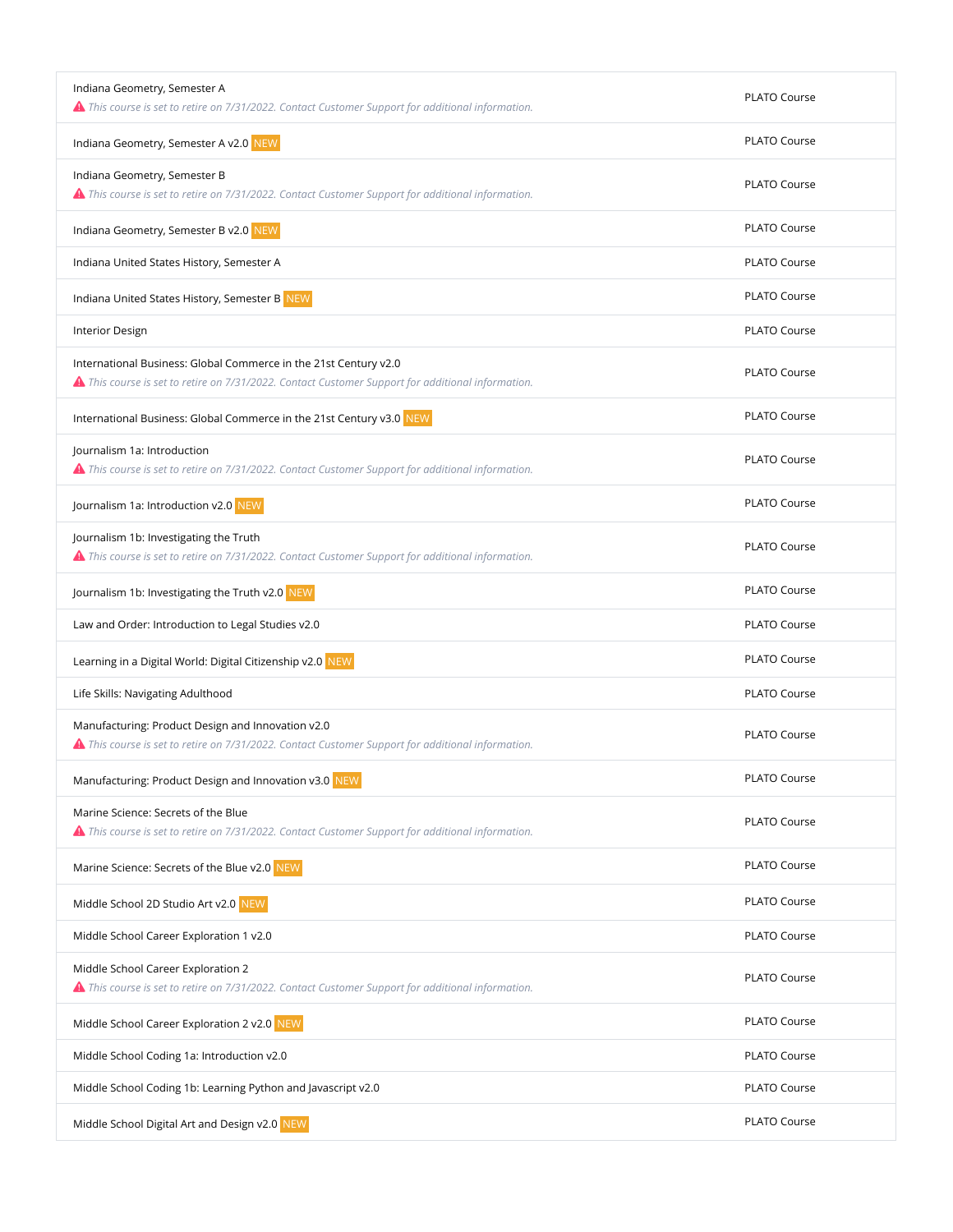| Middle School Exploring Business                                                                                                                           | <b>PLATO Course</b> |
|------------------------------------------------------------------------------------------------------------------------------------------------------------|---------------------|
| Middle School Exploring Health Science                                                                                                                     | PLATO Course        |
| Middle School Exploring Information Technology                                                                                                             | PLATO Course        |
| Middle School Exploring Music v2.0 NEW                                                                                                                     | PLATO Course        |
| Middle School Fitness<br>▲ This course is set to retire on 7/31/2022. Contact Customer Support for additional information.                                 | <b>PLATO Course</b> |
| Middle School Fitness v2.0 NEW                                                                                                                             | PLATO Course        |
| Middle School Game Design 1a: Introduction v2.0                                                                                                            | PLATO Course        |
| Middle School Game Design 1b: Creating a Game v2.0                                                                                                         | PLATO Course        |
| Middle School Journalism: Tell Your Story v2.0                                                                                                             | PLATO Course        |
| Middle School Photography 1a: Introduction                                                                                                                 | PLATO Course        |
| Middle School Photography 1b: Drawing with Light v2.0                                                                                                      | <b>PLATO Course</b> |
| Military Careers: Introduction<br>▲ This course is set to retire on 7/31/2022. Contact Customer Support for additional information.                        | <b>PLATO Course</b> |
| Military Careers: Introduction v2.0 NEW                                                                                                                    | PLATO Course        |
| Music Appreciation: The Enjoyment of Listening v2.0                                                                                                        | PLATO Course        |
| Mythology and Folklore: Legendary Tales v2.0                                                                                                               | PLATO Course        |
| National Security<br>▲ This course is set to retire on 7/31/2022. Contact Customer Support for additional information.                                     | PLATO Course        |
| National Security v2.0 NEW                                                                                                                                 | PLATO Course        |
| Nutrition and Wellness v2.0                                                                                                                                | PLATO Course        |
| Peer Counseling v2.0                                                                                                                                       | <b>PLATO Course</b> |
| Personal and Family Finance v2.0                                                                                                                           | PLATO Course        |
| Personal Psychology 1: The Road to Self-Discovery v2.0                                                                                                     | PLATO Course        |
| Personal Psychology 2: Living in a Complex World v2.0<br>▲ This course is set to retire on 7/31/2022. Contact Customer Support for additional information. | PLATO Course        |
| Personal Psychology 2: Living in a Complex World v3.0 NEW                                                                                                  | PLATO Course        |
| Philosophy: The Big Picture v2.0                                                                                                                           | PLATO Course        |
| PLATO Course - Preparation for the GED ® Test - Science v2.0                                                                                               | PLATO Course        |
|                                                                                                                                                            |                     |
| PLATO Course - Preparation for the GED ® Test - Social Studies v3.0                                                                                        | PLATO Course        |
| PLATO Course - Preparation for the GED® Test - Math v2.0                                                                                                   | PLATO Course        |
| PLATO Course Academic Success v2.0                                                                                                                         | PLATO Course        |
| PLATO Course Accounting, Semester A                                                                                                                        | PLATO Course        |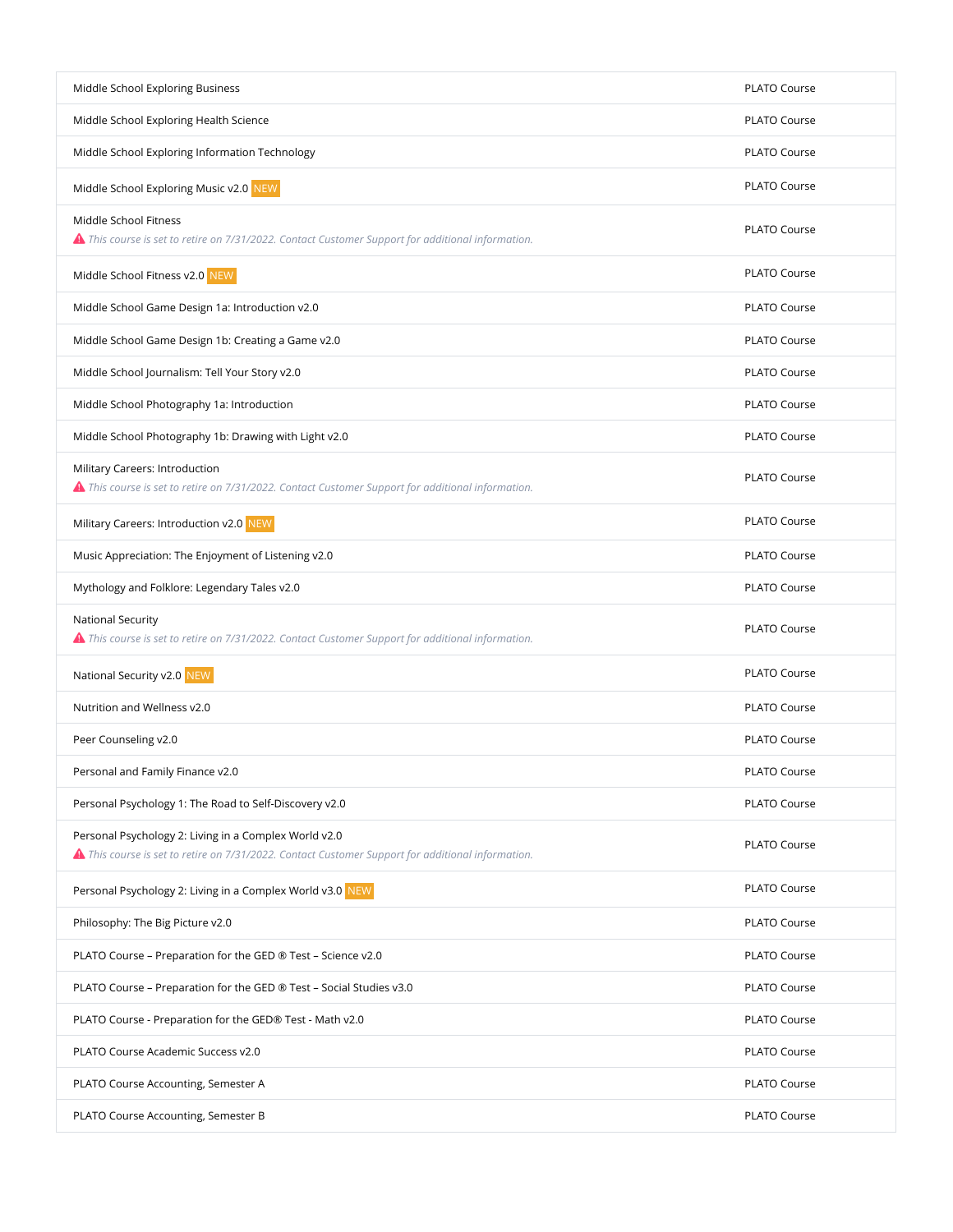| PLATO Course Accuplacer Mathematics v3.0                                                                                                     | PLATO Course        |
|----------------------------------------------------------------------------------------------------------------------------------------------|---------------------|
| PLATO Course Accuplacer Reading v3.0                                                                                                         | PLATO Course        |
| PLATO Course Accuplacer Writing v3.0                                                                                                         | <b>PLATO Course</b> |
| PLATO Course ACT English v2.0                                                                                                                | <b>PLATO Course</b> |
| PLATO Course ACT Mathematics v2.0                                                                                                            | <b>PLATO Course</b> |
| PLATO Course ACT Reading v2.0                                                                                                                | PLATO Course        |
| PLATO Course ACT WorkKeys - Applied Mathematics - Leveled v2.0                                                                               | <b>PLATO Course</b> |
| PLATO Course ACT WorkKeys - Graphic Literacy - Leveled                                                                                       | PLATO Course        |
| PLATO Course ACT WorkKeys - Workplace Documents - Leveled                                                                                    | <b>PLATO Course</b> |
| PLATO Course Advanced Biology, Semester A v3.0                                                                                               | PLATO Course        |
| PLATO Course Advanced Biology, Semester B v3.0                                                                                               | <b>PLATO Course</b> |
| PLATO Course Advanced Calculus, Semester A v3.0                                                                                              | PLATO Course        |
| PLATO Course Advanced Calculus, Semester B v3.0                                                                                              | <b>PLATO Course</b> |
| PLATO Course Advanced Chemistry, Semester A v2.0                                                                                             | <b>PLATO Course</b> |
| PLATO Course Advanced Chemistry, Semester B v2.0                                                                                             | PLATO Course        |
| PLATO Course Advanced Computer Science A                                                                                                     | PLATO Course        |
| PLATO Course Advanced English Literature and Composition, Semester A v3.0                                                                    | PLATO Course        |
|                                                                                                                                              |                     |
| PLATO Course Advanced English Literature and Composition, Semester B v3.0                                                                    | PLATO Course        |
| PLATO Course Advanced US History, Semester A v3.0                                                                                            | PLATO Course        |
| PLATO Course Advanced US History, Semester B v3.0                                                                                            | <b>PLATO Course</b> |
| PLATO Course African American Studies<br>▲ This course is set to retire on 7/31/2022. Contact Customer Support for additional information.   | PLATO Course        |
| PLATO Course Algebra 1, Semester A v7.0                                                                                                      | PLATO Course        |
| PLATO Course Algebra 1, Semester B v7.0                                                                                                      | PLATO Course        |
| PLATO Course Algebra 2, Semester A v6.0<br>This course is set to retire on 7/31/2022. Contact Customer Support for additional information.   | PLATO Course        |
| PLATO Course Algebra 2, Semester B v6.0<br>▲ This course is set to retire on 7/31/2022. Contact Customer Support for additional information. | PLATO Course        |
| PLATO Course Applied Medical Terminology, Semester A                                                                                         | <b>PLATO Course</b> |
| PLATO Course Applied Medical Terminology, Semester B                                                                                         | PLATO Course        |
| PLATO Course Art History and Appreciation v3.0                                                                                               | PLATO Course        |
| PLATO Course Artificial Intelligence                                                                                                         | PLATO Course        |
| PLATO Course Audio/Video Production 1, Semester A                                                                                            | PLATO Course        |
| PLATO Course Audio/Video Production 1, Semester B                                                                                            | PLATO Course        |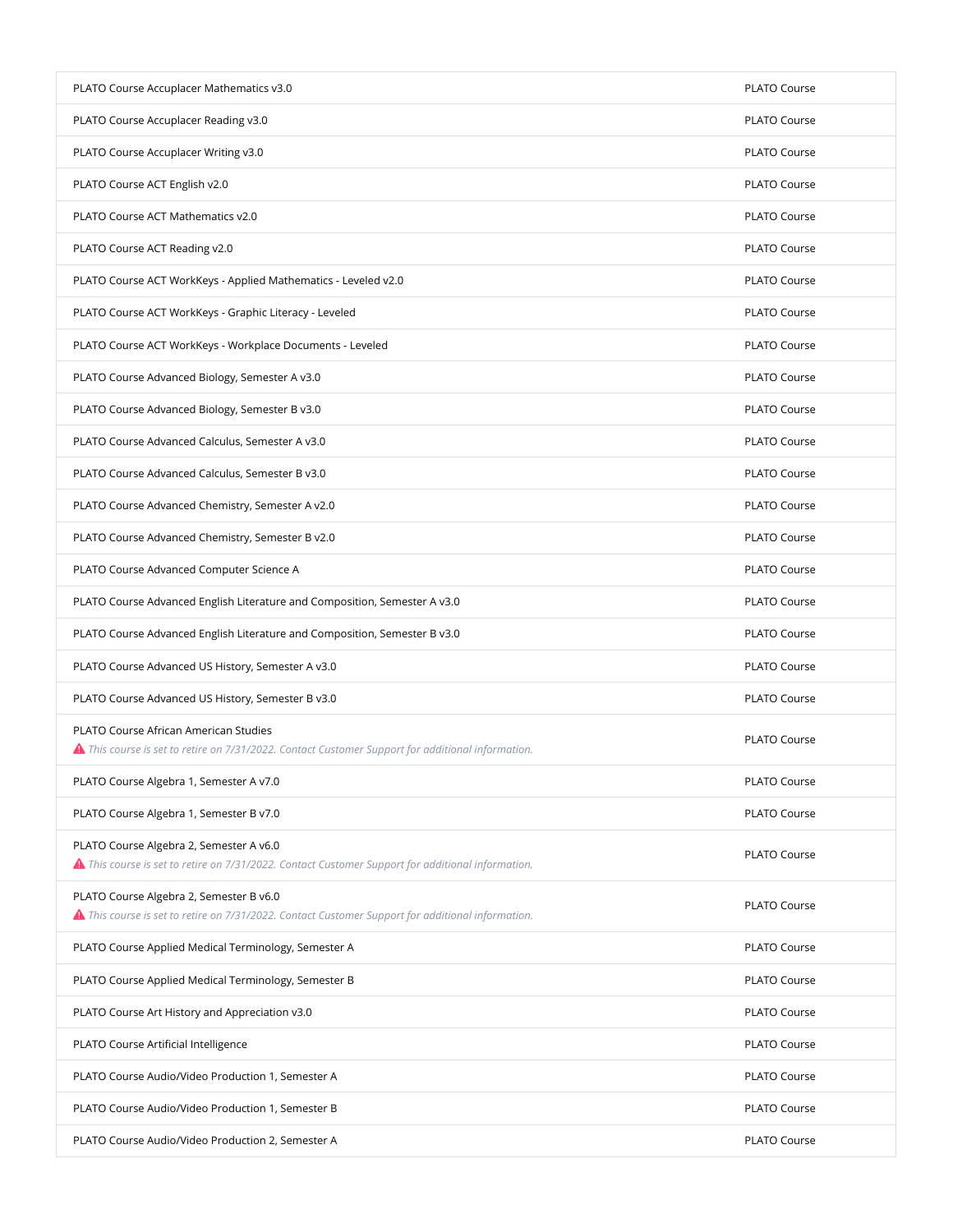| PLATO Course Audio/Video Production 2, Semester B        | PLATO Course        |
|----------------------------------------------------------|---------------------|
| PLATO Course Audio/Video Production 3, Semester A        | PLATO Course        |
| PLATO Course Audio/Video Production 3, Semester B        | PLATO Course        |
| PLATO Course Biology with Virtual Labs, Semester A v6.0  | PLATO Course        |
| PLATO Course Biology with Virtual Labs, Semester B v6.0  | PLATO Course        |
| PLATO Course Biology, Semester A v6.0                    | PLATO Course        |
| PLATO Course Biology, Semester B v6.0                    | PLATO Course        |
| PLATO Course Business English, Semester A                | PLATO Course        |
| PLATO Course Business English, Semester B                | PLATO Course        |
| PLATO Course Business Information Management, Semester A | PLATO Course        |
| PLATO Course Business Information Management, Semester B | PLATO Course        |
| PLATO Course Career Explorations v2.0                    | <b>PLATO Course</b> |
| PLATO Course Certified Nurse Aide, Semester A            | PLATO Course        |
| PLATO Course Certified Nurse Aide, Semester B            | PLATO Course        |
| PLATO Course Chemistry, Semester A v6.0                  | PLATO Course        |
| PLATO Course Chemistry, Semester B v6.0                  | PLATO Course        |
| PLATO Course Child Development and Parenting, Semester A | PLATO Course        |
| PLATO Course Child Development and Parenting, Semester B | PLATO Course        |
| Plato Course CL Adaptive PE                              | PLATO Course        |
| Plato Course CL Advanced PE 1                            | PLATO Course        |
| Plato Course CL Advanced PE 2                            | <b>PLATO Course</b> |
| Plato Course CL Anatomy                                  | <b>PLATO Course</b> |
| Plato Course CL Comprehensive PE                         | <b>PLATO Course</b> |
| Plato Course CL Credit Recovery PE 1                     | PLATO Course        |
| Plato Course CL Credit Recovery PE 2                     | PLATO Course        |
| Plato Course CL Drugs and Alcohol                        | PLATO Course        |
| Plato Course CL Elementary Health 1st Grade Semester 1   | PLATO Course        |
| Plato Course CL Elementary Health 1st Grade Semester 2   |                     |
|                                                          | PLATO Course        |
| Plato Course CL Elementary Health 2nd Grade Semester 1   | PLATO Course        |
| Plato Course CL Elementary Health 2nd Grade Semester 2   | PLATO Course        |
| Plato Course CL Elementary Health 3rd Grade Semester 1   | PLATO Course        |
| Plato Course CL Elementary Health 3rd Grade Semester 2   | PLATO Course        |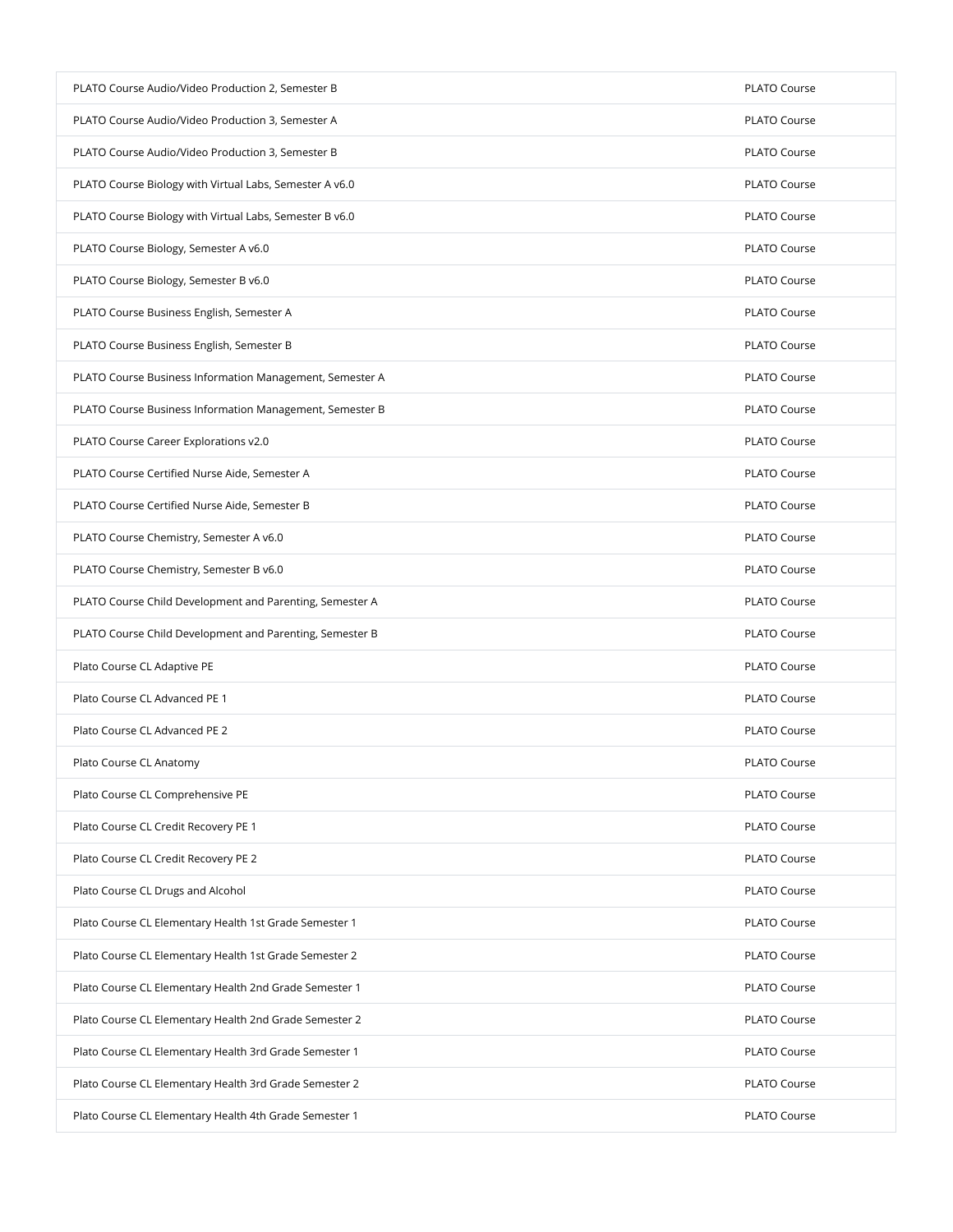| Plato Course CL Elementary Health 4th Grade Semester 2                   | PLATO Course        |
|--------------------------------------------------------------------------|---------------------|
| Plato Course CL Elementary Health 5th Grade Semester 1                   | PLATO Course        |
| Plato Course CL Elementary Health 5th Grade Semester 2                   | PLATO Course        |
| Plato Course CL Elementary Health Kindergarten Semester 1                | PLATO Course        |
| Plato Course CL Elementary Health Kindergarten Semester 2                | PLATO Course        |
| Plato Course CL Elementary PE 1st Grade Semester 1                       | PLATO Course        |
| Plato Course CL Elementary PE 1st Grade Semester 2                       | PLATO Course        |
| Plato Course CL Elementary PE 2nd Grade Semester 1                       | PLATO Course        |
| Plato Course CL Elementary PE 2nd Grade Semester 2                       | PLATO Course        |
| Plato Course CL Elementary PE 3rd Grade Semester 1                       | PLATO Course        |
| Plato Course CL Elementary PE 3rd Grade Semester 2                       | PLATO Course        |
| Plato Course CL Elementary PE 4th Grade Semester 1                       | PLATO Course        |
| Plato Course CL Elementary PE 4th Grade Semester 2                       | <b>PLATO Course</b> |
| Plato Course CL Elementary PE 5th Grade Semester 1                       | PLATO Course        |
| Plato Course CL Elementary PE 5th Grade Semester 2                       | PLATO Course        |
| Plato Course CL Elementary PE Kindergarten Semester 1                    | PLATO Course        |
| Plato Course CL Elementary PE Kindergarten Semester 2                    | PLATO Course        |
| Plato Course CL Exercise Science                                         | PLATO Course        |
| Plato Course CL Family and Consumer Science                              | PLATO Course        |
| Plato Course CL Family Living and Healthy Relationships                  | PLATO Course        |
| Plato Course CL First Aid and Safety                                     | PLATO Course        |
| Plato Course CL Fitness Basics 1                                         | <b>PLATO Course</b> |
| Plato Course CL Fitness Basics 2                                         | PLATO Course        |
| Plato Course CL Fitness Fundamentals 1                                   | PLATO Course        |
| Plato Course CL Fitness Fundamentals 2                                   | PLATO Course        |
| Plato Course CL Flexibility Training                                     | PLATO Course        |
| Plato Course CL Group Sports                                             | PLATO Course        |
| Plato Course CL Health and Personal Wellness                             | PLATO Course        |
| Plato Course CL Health Careers                                           | PLATO Course        |
| Plato Course CL HOPE 1 (Health Opportunities through Physical Education) | PLATO Course        |
| Plato Course CL HOPE 2 (Health Opportunities through Physical Education) | PLATO Course        |
| Plato Course CL Individual Sports                                        | PLATO Course        |
| Plato Course CL Intro to Coaching                                        | PLATO Course        |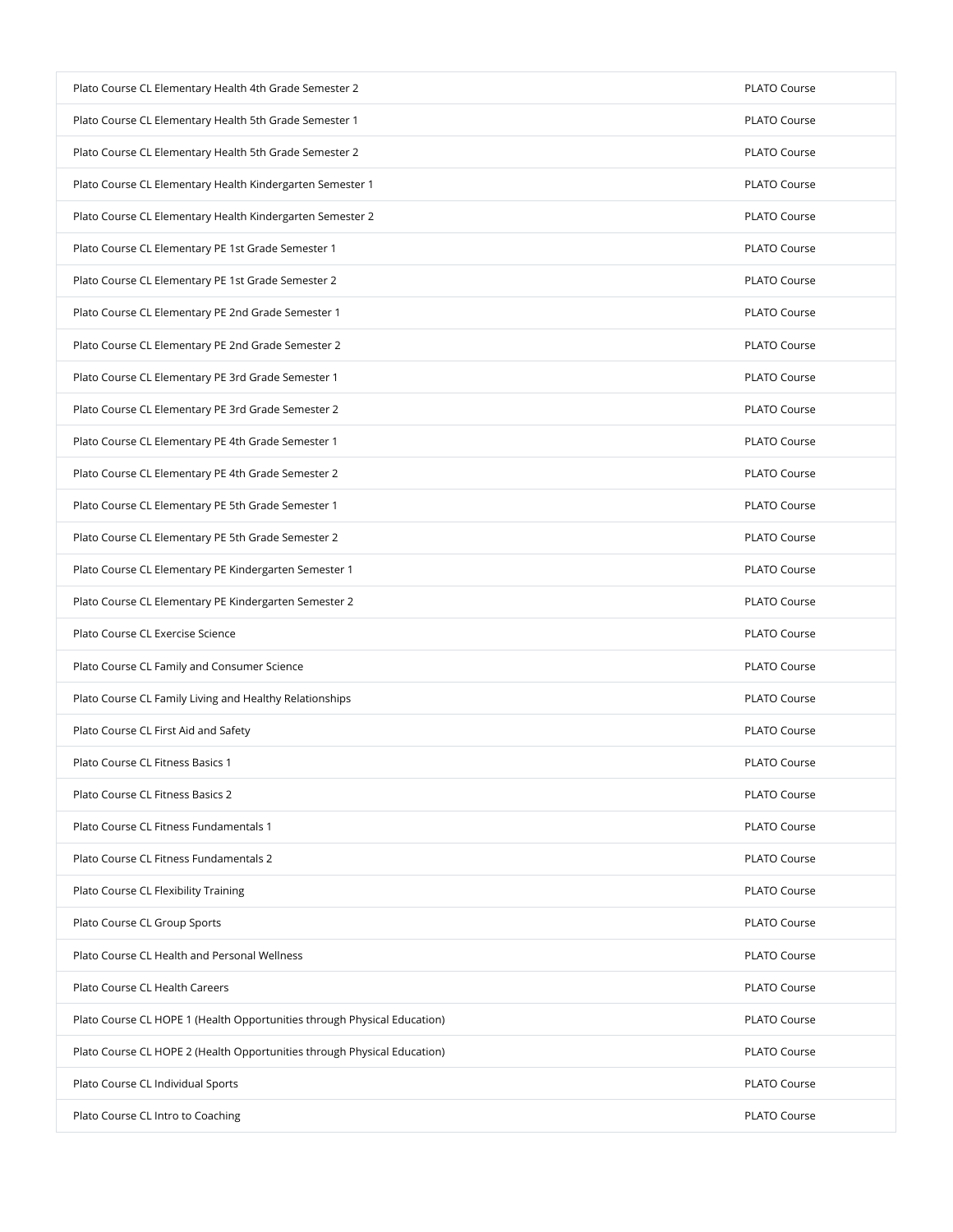| Plato Course CL Intro to Group Sports 1                         | PLATO Course        |
|-----------------------------------------------------------------|---------------------|
| Plato Course CL Intro to Group Sports 2                         | PLATO Course        |
| Plato Course CL Intro to Individual Sports 1                    | PLATO Course        |
| Plato Course CL Intro to Individual Sports 2                    | PLATO Course        |
| Plato Course CL Intro to Nursing 1                              | PLATO Course        |
| Plato Course CL Intro to Nursing 2                              | PLATO Course        |
| Plato Course CL Life Skills                                     | PLATO Course        |
| Plato Course CL Lifetime and Leisure Sports                     | PLATO Course        |
| Plato Course CL Medical Terminology                             | PLATO Course        |
| Plato Course CL Middle School Health                            | PLATO Course        |
| Plato Course CL Nutrition                                       | PLATO Course        |
| Plato Course CL Outdoor Sports                                  | PLATO Course        |
| Plato Course CL Personal Health and Fitness                     | PLATO Course        |
| Plato Course CL Personal Training Career Prep                   | PLATO Course        |
| Plato Course CL Personal Training Concepts                      | PLATO Course        |
| Plato Course CL Physiology                                      | PLATO Course        |
| Plato Course CL Running                                         | PLATO Course        |
| Plato Course CL Sports Officiating                              | PLATO Course        |
| Plato Course CL Strength Training                               | PLATO Course        |
| Plato Course CL Walking Fitness                                 | PLATO Course        |
| PLATO Course CompTIA A+ 220-1001                                | PLATO Course        |
| PLATO Course CompTIA A+ 220-1002                                | <b>PLATO Course</b> |
| PLATO Course CompTIA Network+ Certification N10-007, Semester A | PLATO Course        |
| PLATO Course CompTIA Network+ Certification N10-007, Semester B | PLATO Course        |
| PLATO Course Computer Programming I A                           | PLATO Course        |
| PLATO Course Computer Programming I B                           | PLATO Course        |
| PLATO Course Computing for College and Careers, Semester A      | PLATO Course        |
| PLATO Course Computing for College and Careers, Semester B      | PLATO Course        |
| PLATO Course Consumer Mathematics v2.0                          | PLATO Course        |
| PLATO Course Contemporary World, Semester A                     | PLATO Course        |
| PLATO Course Contemporary World, Semester B                     | PLATO Course        |
| <b>PLATO Course Creative Writing</b>                            | PLATO Course        |
| PLATO Course Culinary Arts, Semester A                          | PLATO Course        |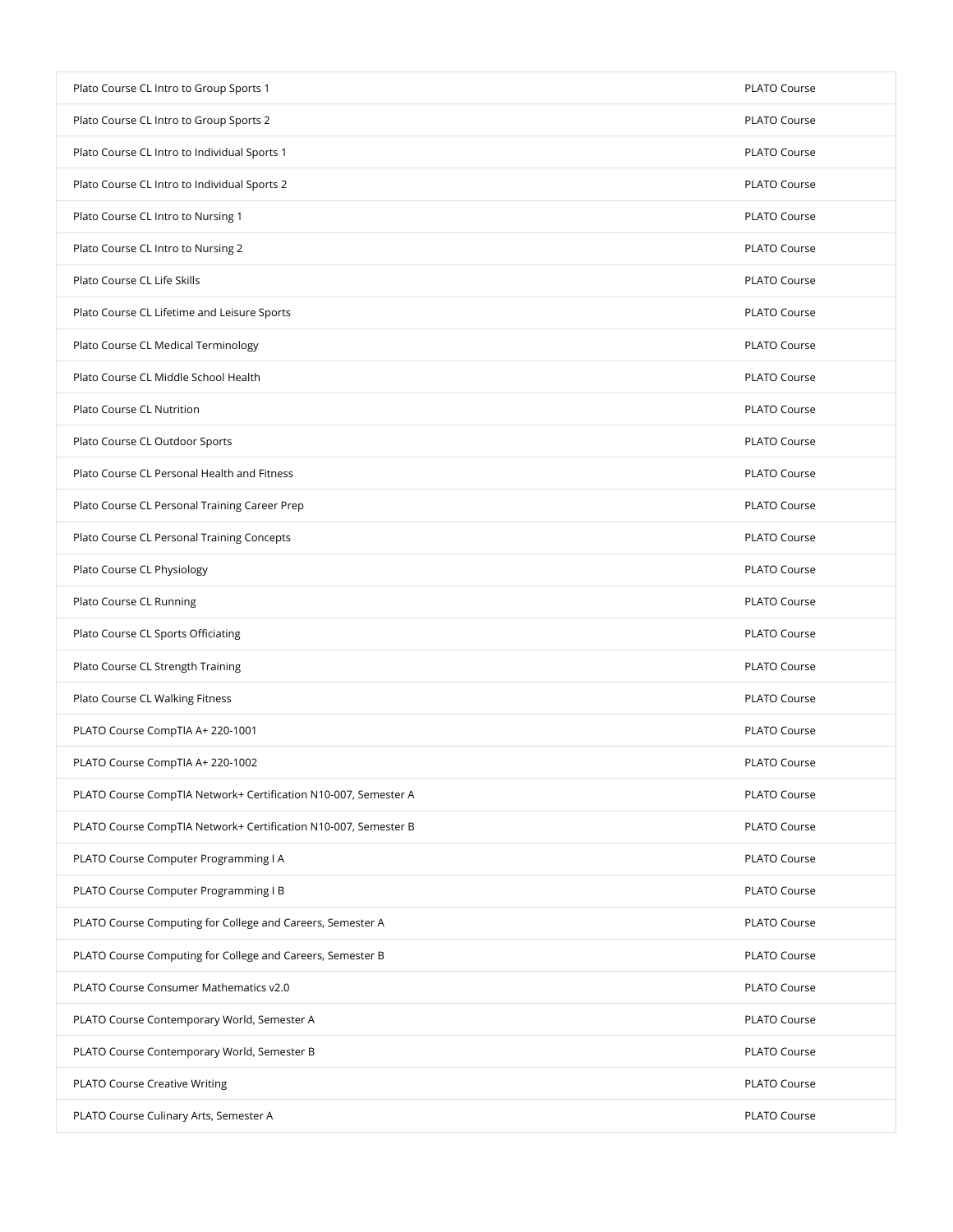| PLATO Course Culinary Arts, Semester B                                                                                                                                             | PLATO Course        |
|------------------------------------------------------------------------------------------------------------------------------------------------------------------------------------|---------------------|
| PLATO Course Digital and Interactive Media, Semester A                                                                                                                             | PLATO Course        |
| PLATO Course Digital and Interactive Media, Semester B                                                                                                                             | PLATO Course        |
| PLATO Course Drafting and Design, Semester A                                                                                                                                       | PLATO Course        |
| PLATO Course Drafting and Design, Semester B                                                                                                                                       | PLATO Course        |
| PLATO Course Earth and Space Science, Semester A v4.0                                                                                                                              | PLATO Course        |
| PLATO Course Earth and Space Science, Semester B v4.0                                                                                                                              | PLATO Course        |
| PLATO Course Economics v3.0                                                                                                                                                        | PLATO Course        |
| PLATO Course Electronic Communication Skills                                                                                                                                       | PLATO Course        |
| PLATO Course English 11, Semester A v5.0                                                                                                                                           | PLATO Course        |
| PLATO Course English 11, Semester B v5.0                                                                                                                                           | PLATO Course        |
| PLATO Course English 12, Semester A v5.0                                                                                                                                           | <b>PLATO Course</b> |
| PLATO Course English 12, Semester B v5.0                                                                                                                                           | PLATO Course        |
| PLATO Course English 6, Semester A v3.0                                                                                                                                            | PLATO Course        |
| PLATO Course English 6, Semester B v3.0                                                                                                                                            | PLATO Course        |
| PLATO Course English 7, Semester A v4.0                                                                                                                                            | PLATO Course        |
| PLATO Course English 7, Semester B v4.0                                                                                                                                            | PLATO Course        |
| PLATO Course English 8, Semester A v4.0                                                                                                                                            | PLATO Course        |
| PLATO Course English 8, Semester B v4.0                                                                                                                                            | PLATO Course        |
| PLATO Course English 9 with Augmented Reality, Semester A v6.0                                                                                                                     | PLATO Course        |
| ▲ This course is set to retire on 5/31/2022. Contact Customer Support for additional information.                                                                                  |                     |
| PLATO Course English 9 with Augmented Reality, Semester B v6.0<br>$\blacktriangle$ This course is set to retire on 5/31/2022. Contact Customer Support for additional information. | PLATO Course        |
| PLATO Course English 9, Semester A v6.0                                                                                                                                            | PLATO Course        |
| PLATO Course English 9, Semester B v6.0                                                                                                                                            | PLATO Course        |
| PLATO Course Entrepreneurship, Semester A                                                                                                                                          | PLATO Course        |
| PLATO Course Entrepreneurship, Semester B                                                                                                                                          | PLATO Course        |
| PLATO Course Environmental Science Semester A                                                                                                                                      | PLATO Course        |
| PLATO Course Environmental Science Semester B                                                                                                                                      | PLATO Course        |
| PLATO Course Essential Career Skills v2.0                                                                                                                                          | PLATO Course        |
| PLATO Course Financial Mathematics, Semester A                                                                                                                                     | PLATO Course        |
| PLATO Course Financial Mathematics, Semester B                                                                                                                                     | PLATO Course        |
| PLATO Course Food Handler and Food Manager Certifications                                                                                                                          | PLATO Course        |
| PLATO Course Foundations of Green Energy, Semester A                                                                                                                               | PLATO Course        |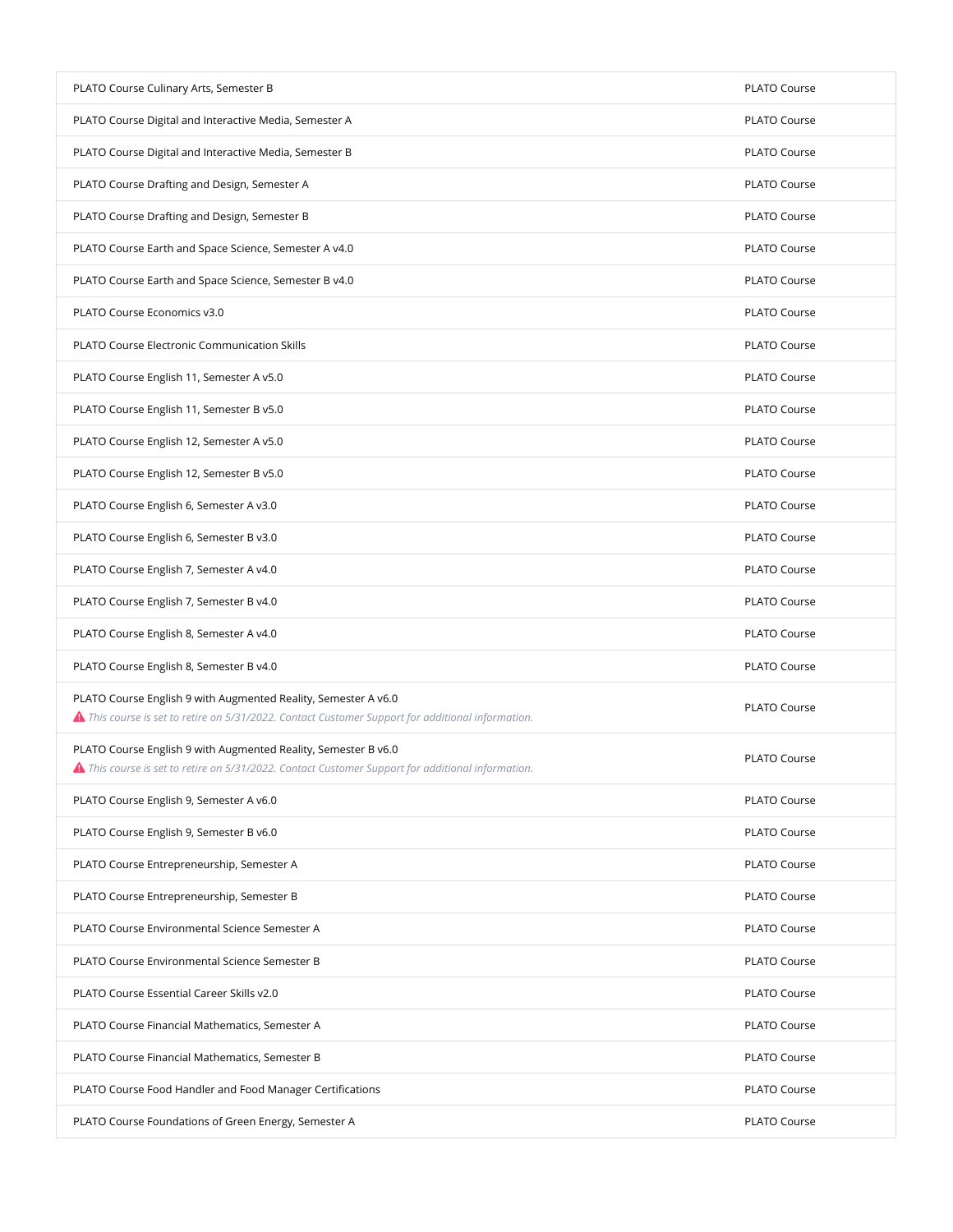| PLATO Course Foundations of Green Energy, Semester B                                                                                                                   | PLATO Course        |
|------------------------------------------------------------------------------------------------------------------------------------------------------------------------|---------------------|
| PLATO Course French 1, Semester A v5.0                                                                                                                                 | PLATO Course        |
| PLATO Course French 1, Semester B v5.0                                                                                                                                 | <b>PLATO Course</b> |
| PLATO Course French 2, Semester A v4.0                                                                                                                                 | <b>PLATO Course</b> |
| PLATO Course French 2, Semester B v4.0                                                                                                                                 | PLATO Course        |
| PLATO Course Game Development v2.0                                                                                                                                     | PLATO Course        |
| PLATO Course Geometry, Semester A v5.0                                                                                                                                 | <b>PLATO Course</b> |
| PLATO Course Geometry, Semester B v5.0                                                                                                                                 | PLATO Course        |
| PLATO Course German 1, Semester A v5.0                                                                                                                                 | PLATO Course        |
| PLATO Course German 1, Semester B v5.0                                                                                                                                 | PLATO Course        |
| PLATO Course German 2, Semester A v4.0                                                                                                                                 | PLATO Course        |
| PLATO Course German 2, Semester B v4.0                                                                                                                                 | PLATO Course        |
| PLATO Course Gothic Literature                                                                                                                                         | PLATO Course        |
| PLATO Course Graphic Design and Illustration, Semester A                                                                                                               | PLATO Course        |
| PLATO Course Graphic Design and Illustration, Semester B                                                                                                               | PLATO Course        |
| PLATO Course Health Science 1, Semester A                                                                                                                              | PLATO Course        |
| PLATO Course Health Science 1, Semester B                                                                                                                              | PLATO Course        |
| PLATO Course Health Science 2, Semester A                                                                                                                              | PLATO Course        |
| PLATO Course Health Science 2, Semester B                                                                                                                              | PLATO Course        |
| PLATO Course High School Earth and Space Science, Semester A                                                                                                           | PLATO Course        |
| PLATO Course High School Earth and Space Science, Semester B                                                                                                           | PLATO Course        |
| PLATO Course HiSET Preparation - Language Arts - Reading, Part 1 v2.0                                                                                                  | PLATO Course        |
| PLATO Course HiSET Preparation - Language Arts - Reading, Part 2 v2.0                                                                                                  | PLATO Course        |
| PLATO Course HiSET Preparation - Language Arts - Writing, Part 1 v2.0                                                                                                  | PLATO Course        |
| PLATO Course HiSET Preparation - Language Arts - Writing, Part 2 v2.0                                                                                                  | PLATO Course        |
| PLATO Course HiSET Preparation - Mathematics, Part 1 v2.0                                                                                                              | PLATO Course        |
| PLATO Course HiSET Preparation - Mathematics, Part 2 v2.0                                                                                                              | PLATO Course        |
| PLATO Course Holocaust Studies                                                                                                                                         | PLATO Course        |
| PLATO Course Indiana Algebra I, Semester A                                                                                                                             | PLATO Course        |
| PLATO Course Indiana Algebra I, Semester B                                                                                                                             | PLATO Course        |
| PLATO Course Indiana English 9 with Augmented Reality, Semester A<br>▲ This course is set to retire on 5/31/2022. Contact Customer Support for additional information. | PLATO Course        |
| PLATO Course Indiana English 9 with Augmented Reality, Semester B<br>▲ This course is set to retire on 5/31/2022. Contact Customer Support for additional information. | PLATO Course        |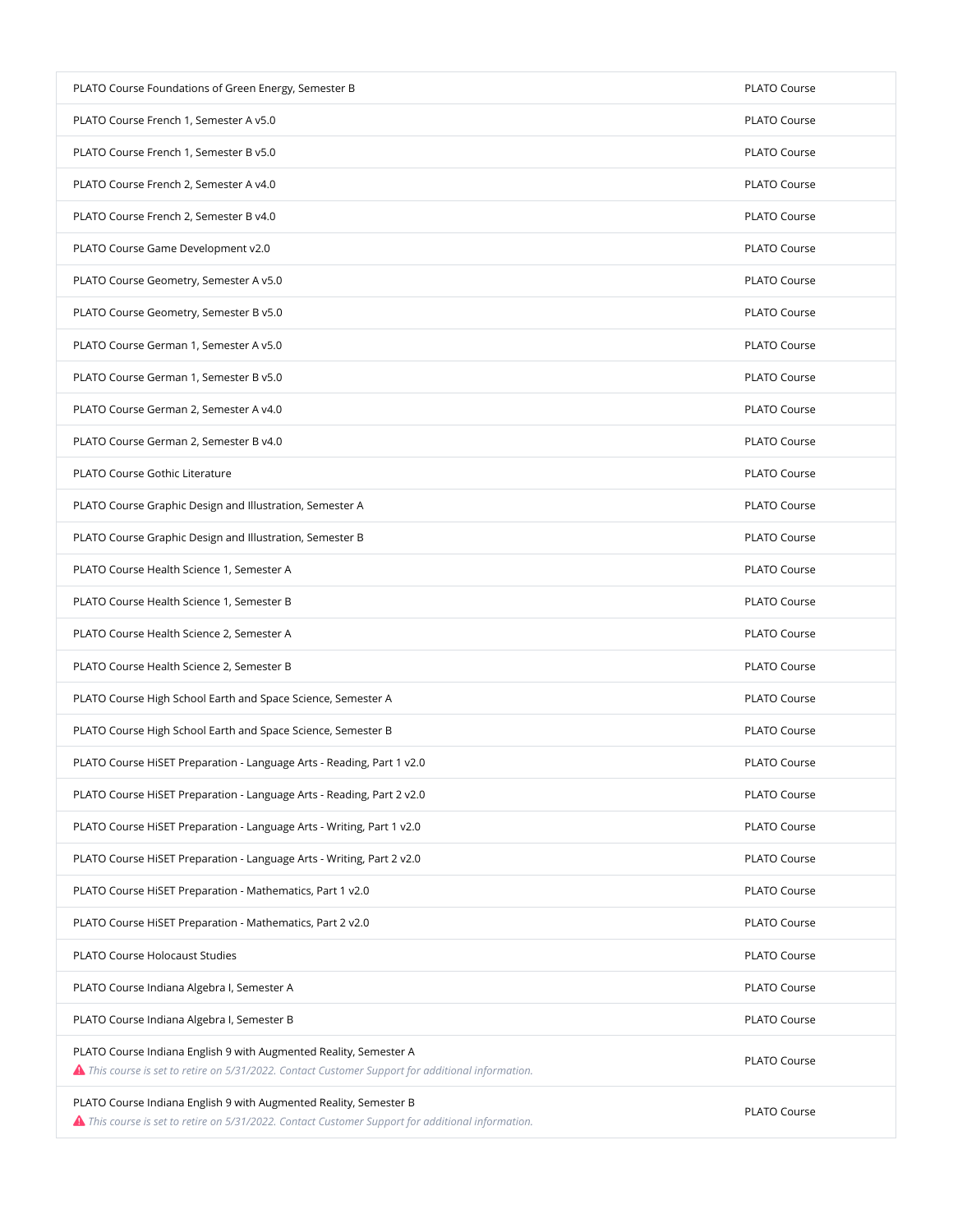| PLATO Course Indiana English 9, Semester A                    | PLATO Course        |
|---------------------------------------------------------------|---------------------|
| PLATO Course Indiana English 9, Semester B                    | PLATO Course        |
| PLATO Course Integrated Math 1, Semester A                    | PLATO Course        |
| PLATO Course Integrated Math 1, Semester B                    | PLATO Course        |
| PLATO Course Integrated Math 2, Semester A                    | PLATO Course        |
| PLATO Course Integrated Math 2, Semester B                    | PLATO Course        |
| PLATO Course Integrated Math 3, Semester A                    | <b>PLATO Course</b> |
| PLATO Course Integrated Math 3, Semester B                    | PLATO Course        |
| PLATO Course Integrated Physics and Chemistry Semester Av2.0  | PLATO Course        |
| PLATO Course Integrated Physics and Chemistry Semester B v2.0 | PLATO Course        |
| PLATO Course International Business                           | PLATO Course        |
| PLATO Course Introduction to Android Mobile App Development   | PLATO Course        |
| PLATO Course Introduction to Anthropology                     | PLATO Course        |
| PLATO Course Introduction to Archaeology                      | <b>PLATO Course</b> |
| PLATO Course Introduction to Astronomy                        | PLATO Course        |
| PLATO Course Introduction to Criminology                      | PLATO Course        |
| PLATO Course Introduction to Cybersecurity                    | PLATO Course        |
| PLATO Course Introduction to Fashion Design v2.0              | PLATO Course        |
| PLATO Course Introduction to Finance                          | PLATO Course        |
| PLATO Course Introduction to Forensic Science                 | PLATO Course        |
| PLATO Course Introduction to iOS Mobile App Development       | PLATO Course        |
| PLATO Course Introduction to Marine Biology                   | <b>PLATO Course</b> |
| PLATO Course Introduction to Military Careers                 | PLATO Course        |
| PLATO Course Introduction to Philosophy                       | PLATO Course        |
| PLATO Course Introduction to Social Media v2.0                | PLATO Course        |
| PLATO Course Introduction to Veterinary Science               | PLATO Course        |
| PLATO Course Introduction to Visual Arts                      | PLATO Course        |
| PLATO Course Introduction to World Religions                  | <b>PLATO Course</b> |
| PLATO Course Life Science, Semester A v3.0                    | PLATO Course        |
| PLATO Course Life Science, Semester B v3.0                    | PLATO Course        |
| PLATO Course Marketing, Advertising, and Sales                | PLATO Course        |
| PLATO Course Math 6, Semester A v4.0                          | PLATO Course        |
| PLATO Course Math 6, Semester B v4.0                          | PLATO Course        |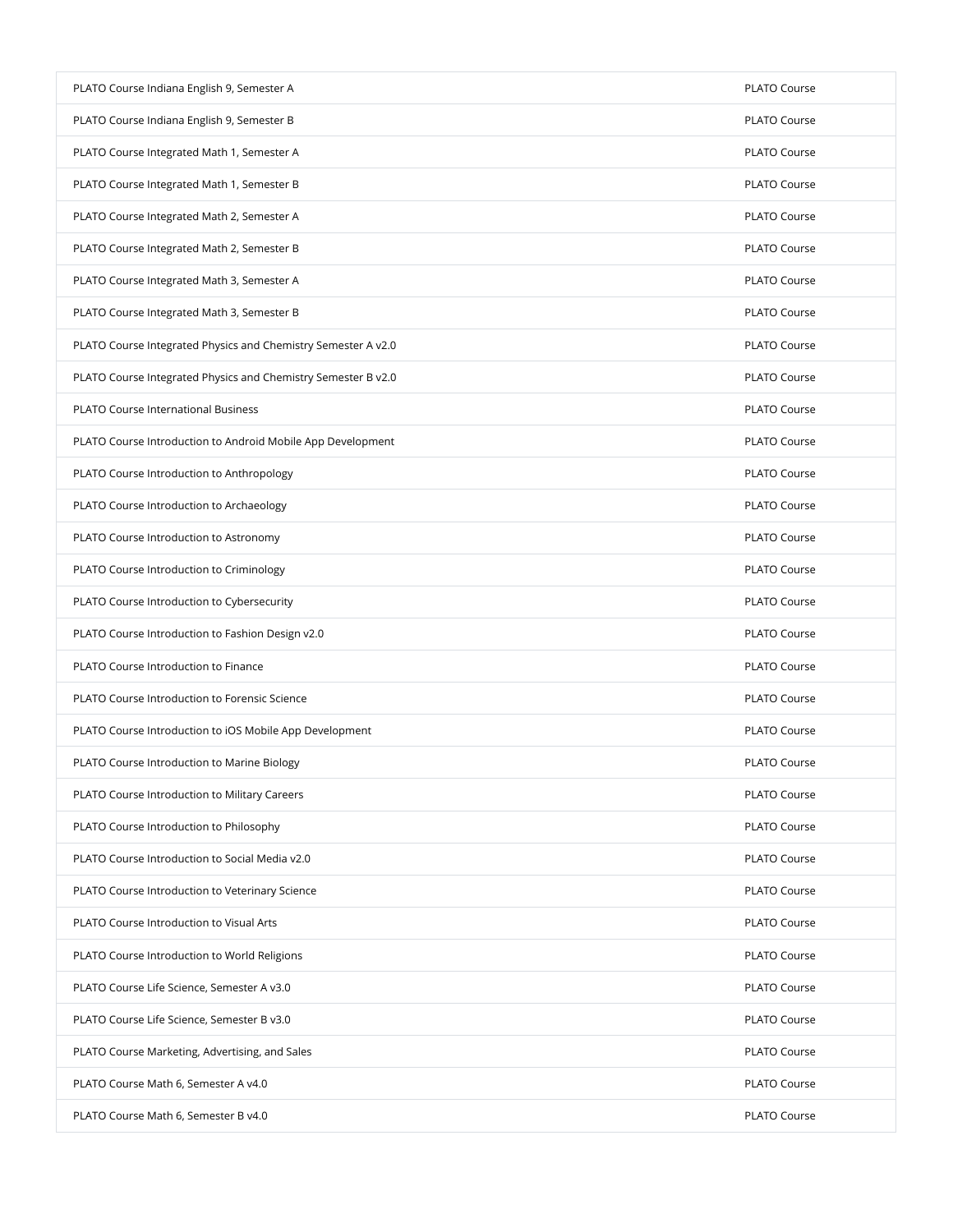| PLATO Course Math 7, Semester A v4.0                                                                                                                                 | PLATO Course        |
|----------------------------------------------------------------------------------------------------------------------------------------------------------------------|---------------------|
| PLATO Course Math 7, Semester B v4.0                                                                                                                                 | PLATO Course        |
| PLATO Course Math 8, Semester A v2.0                                                                                                                                 | PLATO Course        |
| PLATO Course Math 8, Semester B v2.0                                                                                                                                 | PLATO Course        |
| PLATO Course Middle School US History, Semester A v2.0                                                                                                               | PLATO Course        |
| PLATO Course Middle School US History, Semester B v2.0                                                                                                               | PLATO Course        |
| PLATO Course Middle School World History, Semester A                                                                                                                 | PLATO Course        |
| PLATO Course Middle School World History, Semester B                                                                                                                 | PLATO Course        |
| PLATO Course Music Appreciation v2.0                                                                                                                                 | PLATO Course        |
| PLATO Course Mythology and Folklore                                                                                                                                  | PLATO Course        |
| PLATO Course Native American Studies: Contemporary Perspectives<br>▲ This course is set to retire on 7/31/2022. Contact Customer Support for additional information. | <b>PLATO Course</b> |
| PLATO Course Native American Studies: Historical Perspectives<br>▲ This course is set to retire on 7/31/2022. Contact Customer Support for additional information.   | PLATO Course        |
| PLATO Course Networking Fundamentals, Semester A                                                                                                                     | PLATO Course        |
| PLATO Course Networking Fundamentals, Semester B                                                                                                                     | PLATO Course        |
| <b>PLATO Course Nutrition and Wellness</b>                                                                                                                           | <b>PLATO Course</b> |
| PLATO Course Personal Finance v2.0                                                                                                                                   | PLATO Course        |
| PLATO Course Physical Science, Semester A v3.0                                                                                                                       | <b>PLATO Course</b> |
| PLATO Course Physical Science, Semester B v3.0                                                                                                                       | PLATO Course        |
| PLATO Course Physics, Semester A v3.0                                                                                                                                | <b>PLATO Course</b> |
| PLATO Course Physics, Semester B v3.0                                                                                                                                | <b>PLATO Course</b> |
| PLATO Course Precalculus, Semester A v4.0                                                                                                                            | PLATO Course        |
| PLATO Course Precalculus, Semester B v4.0                                                                                                                            | <b>PLATO Course</b> |
| PLATO Course Principles of Agriculture, Food, and Natural Resources, Semester A                                                                                      | PLATO Course        |
| PLATO Course Principles of Agriculture, Food, and Natural Resources, Semester B                                                                                      | PLATO Course        |
| PLATO Course Principles of Architecture and Construction, Semester A                                                                                                 | PLATO Course        |
| PLATO Course Principles of Architecture and Construction, Semester B                                                                                                 | PLATO Course        |
| PLATO Course Principles of Arts, A/V Technology, and Communications, Semester A                                                                                      | PLATO Course        |
| PLATO Course Principles of Arts, A/V Technology, and Communications, Semester B                                                                                      | PLATO Course        |
| PLATO Course Principles of Business, Marketing, and Finance, Semester A                                                                                              | PLATO Course        |
| PLATO Course Principles of Business, Marketing, and Finance, Semester B                                                                                              | PLATO Course        |
| PLATO Course Principles of Education and Training, Semester A                                                                                                        | PLATO Course        |
| PLATO Course Principles of Education and Training, Semester B                                                                                                        | PLATO Course        |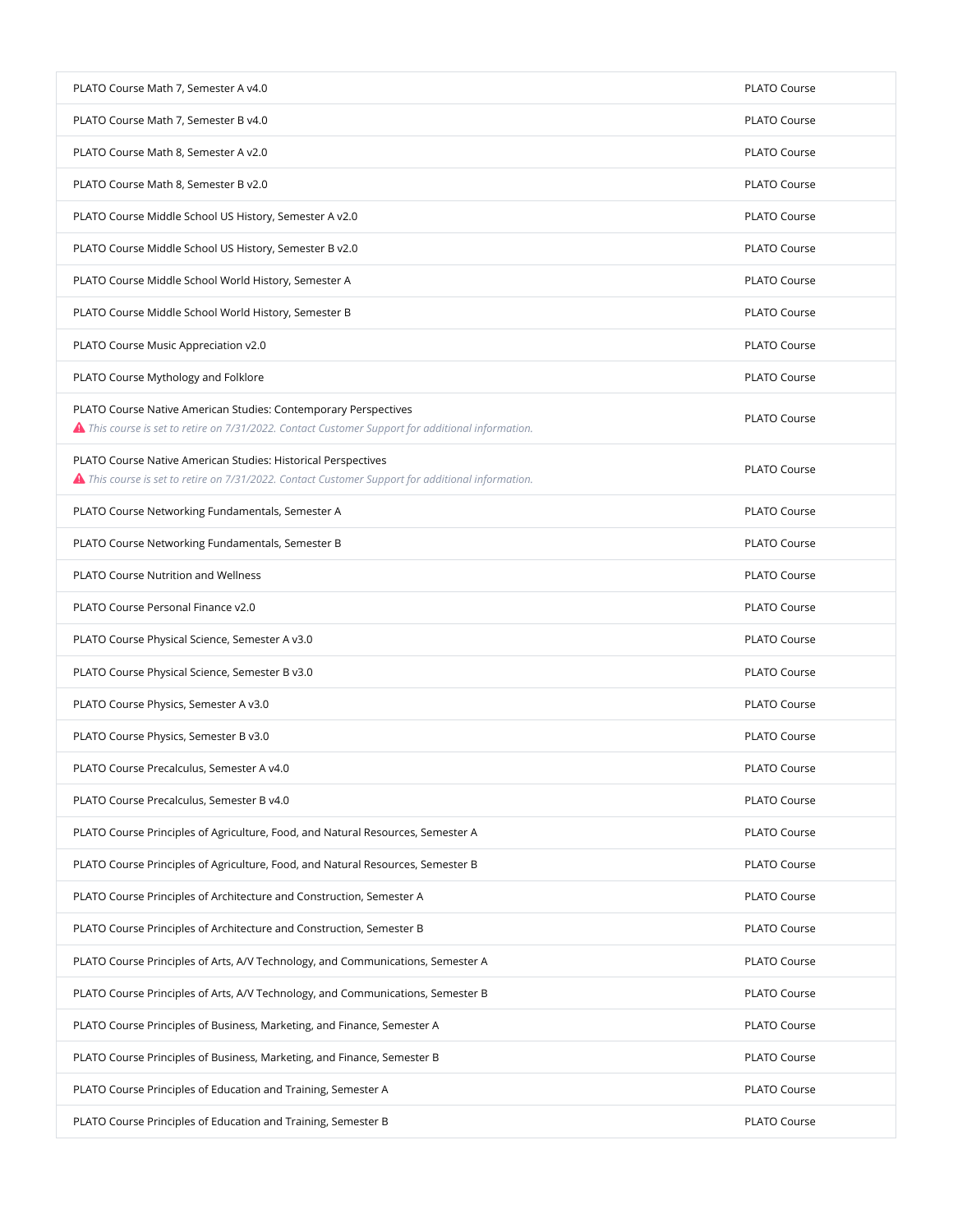| PLATO Course Principles of Engineering and Technology, Semester A                    | PLATO Course |
|--------------------------------------------------------------------------------------|--------------|
| PLATO Course Principles of Engineering and Technology, Semester B                    | PLATO Course |
| PLATO Course Principles of Government and Public Administration, Semester A          | PLATO Course |
| PLATO Course Principles of Government and Public Administration, Semester B          | PLATO Course |
| PLATO Course Principles of Health Science, Semester A v2.0                           | PLATO Course |
| PLATO Course Principles of Health Science, Semester B v2.0                           | PLATO Course |
| PLATO Course Principles of Hospitality and Tourism, Semester A                       | PLATO Course |
| PLATO Course Principles of Hospitality and Tourism, Semester B                       | PLATO Course |
| PLATO Course Principles of Human Services, Semester A                                | PLATO Course |
| PLATO Course Principles of Human Services, Semester B                                | PLATO Course |
| PLATO Course Principles of Information Technology, Semester Av2.0                    | PLATO Course |
| PLATO Course Principles of Information Technology, Semester B v2.0                   | PLATO Course |
| PLATO Course Principles of Law, Public Safety, Corrections, and Security, Semester A | PLATO Course |
| PLATO Course Principles of Law, Public Safety, Corrections, and Security, Semester B | PLATO Course |
| PLATO Course Principles of Manufacturing, Semester A                                 | PLATO Course |
| PLATO Course Principles of Manufacturing, Semester B                                 | PLATO Course |
| PLATO Course Principles of Transportation, Distribution, and Logistics, Semester A   | PLATO Course |
| PLATO Course Principles of Transportation, Distribution, and Logistics, Semester B   | PLATO Course |
| PLATO Course Probability and Statistics v3.0                                         | PLATO Course |
| PLATO Course Professional Communications                                             | PLATO Course |
| PLATO Course Professional Photography, Semester A                                    | PLATO Course |
| PLATO Course Professional Photography, Semester B                                    | PLATO Course |
| PLATO Course Psychology, Semester A v2.0                                             | PLATO Course |
| PLATO Course Psychology, Semester B v2.0                                             | PLATO Course |
| PLATO Course Revolutionary Ideas in Science                                          | PLATO Course |
| PLATO Course Robotics I, Semester A                                                  | PLATO Course |
| PLATO Course Robotics I, Semester B                                                  | PLATO Course |
| PLATO Course SAT Mathematics v2.0                                                    | PLATO Course |
| PLATO Course SAT Reading v2.0                                                        | PLATO Course |
| PLATO Course SAT Writing and Language v2.0                                           | PLATO Course |
| PLATO Course Science 6, Semester A                                                   | PLATO Course |
| PLATO Course Science 6, Semester B                                                   | PLATO Course |
| PLATO Course Science 7, Semester A                                                   | PLATO Course |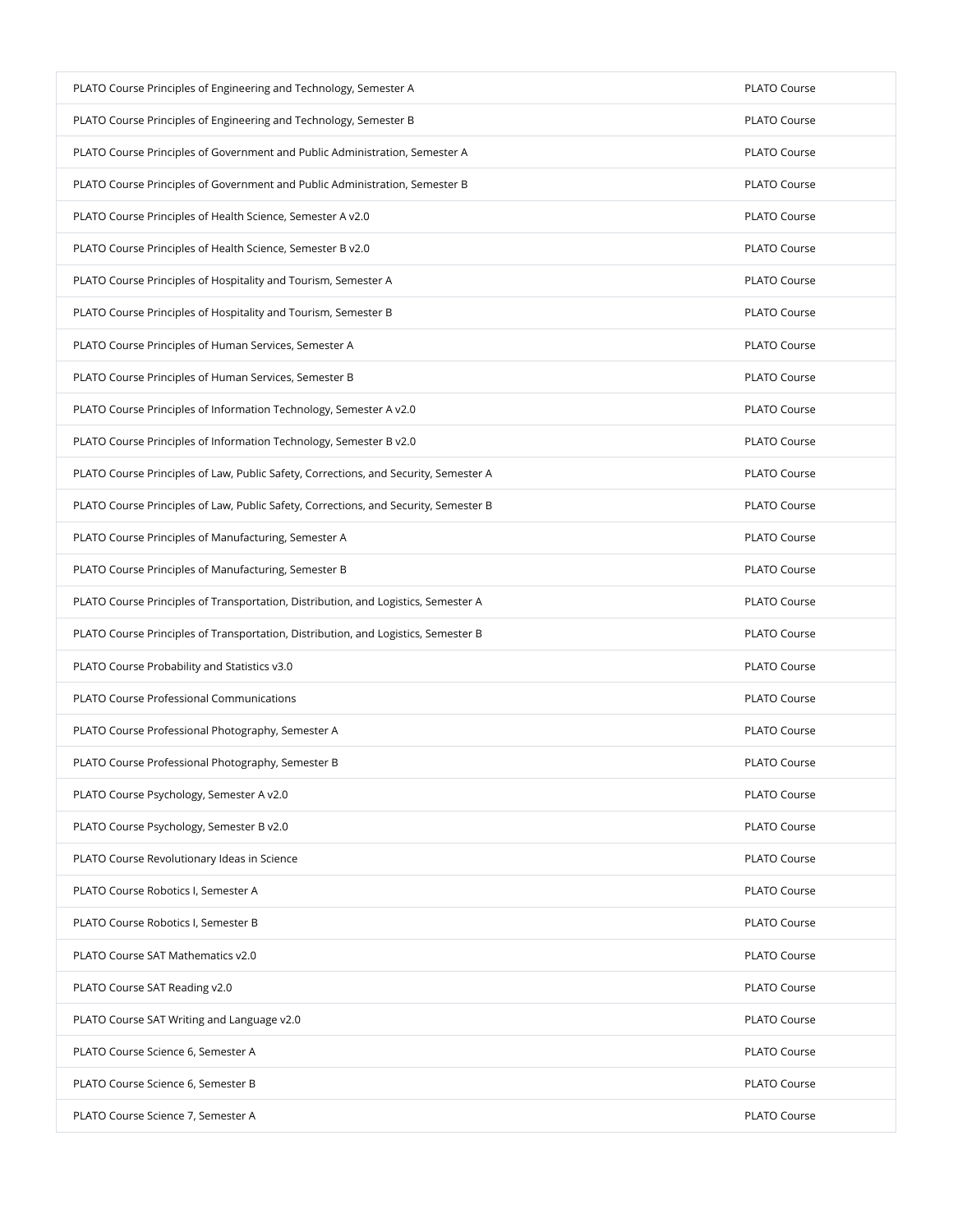| PLATO Course Science 7, Semester B                                                                                                                           | PLATO Course |
|--------------------------------------------------------------------------------------------------------------------------------------------------------------|--------------|
| PLATO Course Science 8, Semester A                                                                                                                           | PLATO Course |
| PLATO Course Science 8, Semester B                                                                                                                           | PLATO Course |
| <b>PLATO Course Social Issues</b>                                                                                                                            | PLATO Course |
| PLATO Course Sociology v2.0                                                                                                                                  | PLATO Course |
| PLATO Course Spanish 1, Semester A v5.0                                                                                                                      | PLATO Course |
| PLATO Course Spanish 1, Semester B v5.0                                                                                                                      | PLATO Course |
| PLATO Course Spanish 2, Semester A v4.0                                                                                                                      | PLATO Course |
| PLATO Course Spanish 2, Semester B v4.0                                                                                                                      | PLATO Course |
| PLATO Course Spanish 3, Semester A v4.0                                                                                                                      | PLATO Course |
| PLATO Course Spanish 3, Semester B v4.0                                                                                                                      | PLATO Course |
| PLATO Course Sports and Entertainment Marketing                                                                                                              | PLATO Course |
| PLATO Course Structure of Writing v3.0                                                                                                                       | PLATO Course |
| PLATO Course Theater, Cinema & Film Production                                                                                                               | PLATO Course |
| PLATO Course US Government v3.0                                                                                                                              | PLATO Course |
| PLATO Course US History, Semester A v2.0<br>▲ This course is set to retire on 7/8/2022. Contact Customer Support for additional information.                 | PLATO Course |
| PLATO Course US History, Semester B v2.0<br>▲ This course is set to retire on 7/31/2022. Contact Customer Support for additional information.                | PLATO Course |
|                                                                                                                                                              |              |
| PLATO Course Web Technologies, Semester A                                                                                                                    | PLATO Course |
| PLATO Course Web Technologies, Semester B                                                                                                                    | PLATO Course |
| PLATO Course Women's Studies                                                                                                                                 | PLATO Course |
| PLATO Course World Geography, Semester A v2.0                                                                                                                | PLATO Course |
| PLATO Course World Geography, Semester B v2.0                                                                                                                | PLATO Course |
| PLATO Course World History Survey, Semester A                                                                                                                | PLATO Course |
| PLATO Course World History Survey, Semester B                                                                                                                | PLATO Course |
| PLATO Course World History, Semester A v3.0                                                                                                                  | PLATO Course |
| PLATO Course World History, Semester B v3.0                                                                                                                  | PLATO Course |
| Preparation for the GED® Test - RLA v4.0                                                                                                                     | PLATO Course |
| Principles of Agriculture, Food and Natural Resources<br>▲ This course is set to retire on 7/31/2022. Contact Customer Support for additional information.   | PLATO Course |
| Principles of Agriculture, Food and Natural Resources v2.0 NEW                                                                                               | PLATO Course |
| Principles of Public Service: To Serve and Protect v2.0<br>▲ This course is set to retire on 7/31/2022. Contact Customer Support for additional information. | PLATO Course |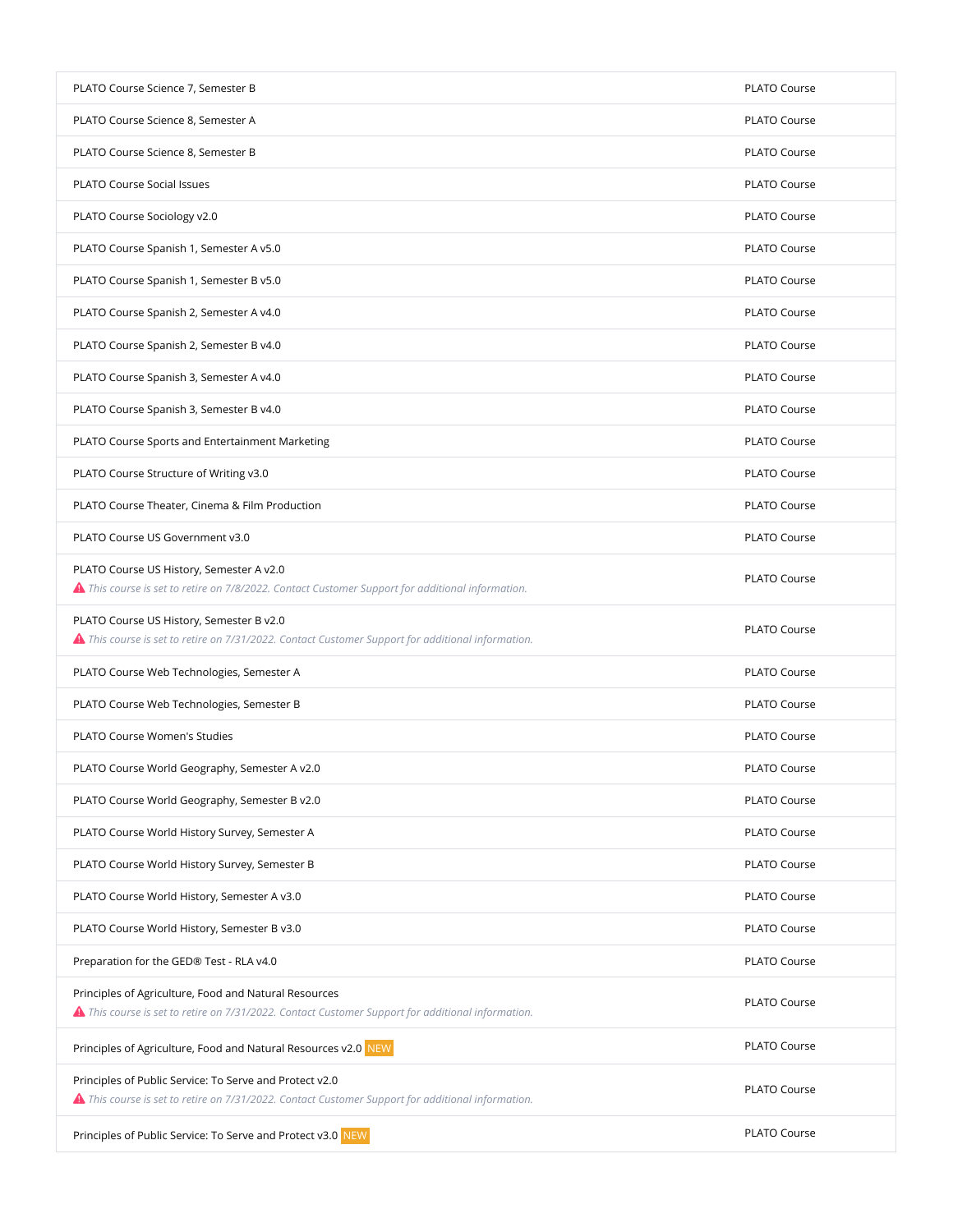| Public Speaking 1a: Introduction v2.0<br>▲ This course is set to retire on 7/31/2022. Contact Customer Support for additional information.                    | PLATO Course        |
|---------------------------------------------------------------------------------------------------------------------------------------------------------------|---------------------|
| Public Speaking 1a: Introduction v3.0 NEW                                                                                                                     | PLATO Course        |
| Public Speaking 1b: Finding Your Voice<br>A This course is set to retire on 7/31/2022. Contact Customer Support for additional information.                   | <b>PLATO Course</b> |
| Public Speaking 1b: Finding Your Voice v2.0 NEW                                                                                                               | <b>PLATO Course</b> |
| Reading and Writing for Purpose<br>A This course is set to retire on 7/31/2022. Contact Customer Support for additional information.                          | PLATO Course        |
| Reading and Writing for Purpose v2.0 NEW                                                                                                                      | <b>PLATO Course</b> |
| Real World Parenting v2.0                                                                                                                                     | <b>PLATO Course</b> |
| Renewable Technologies: Introduction<br>▲ This course is set to retire on 7/31/2022. Contact Customer Support for additional information.                     | PLATO Course        |
| Renewable Technologies: Introduction v2.0 NEW                                                                                                                 | PLATO Course        |
| Restaurant Management<br>▲ This course is set to retire on 7/31/2022. Contact Customer Support for additional information.                                    | PLATO Course        |
| Restaurant Management v2.0 NEW                                                                                                                                | PLATO Course        |
| Science 6 with Virtual Labs, Semester A                                                                                                                       | PLATO Course        |
| Science 6 with Virtual Labs, Semester B                                                                                                                       | <b>PLATO Course</b> |
|                                                                                                                                                               |                     |
| Science 7 with Virtual Labs, Semester A                                                                                                                       | PLATO Course        |
| Science 7 with Virtual Labs, Semester B                                                                                                                       | PLATO Course        |
| Science 8 with Virtual Labs, Semester A                                                                                                                       | PLATO Course        |
| Science 8 with Virtual Labs, Semester B                                                                                                                       | PLATO Course        |
| Social Media: Our Connected World v2.0                                                                                                                        | PLATO Course        |
| Social Problems 1: A World in Crisis v2.0                                                                                                                     | PLATO Course        |
| Social Problems 2: Crisis, Conflicts and Challenges v2.0<br>A This course is set to retire on 7/31/2022. Contact Customer Support for additional information. | PLATO Course        |
| Social Problems 2: Crisis, Conflicts and Challenges v3.0 NEW                                                                                                  | PLATO Course        |
| Sociology 1: The Study of Human Relationships v2.0                                                                                                            | PLATO Course        |
| Sociology 2: Your Social Life v2.0                                                                                                                            | PLATO Course        |
| Sports and Entertainment Marketing 1a: Introduction NEW                                                                                                       | PLATO Course        |
| Sports and Entertainment Marketing v2.0<br>A This course is set to retire on 7/31/2022. Contact Customer Support for additional information.                  | PLATO Course        |
| Sports and Entertainment Marketing v3.0 NEW                                                                                                                   | PLATO Course        |
| Straight Curve Mathematics Series 1 v2.0                                                                                                                      | PLATO Course        |